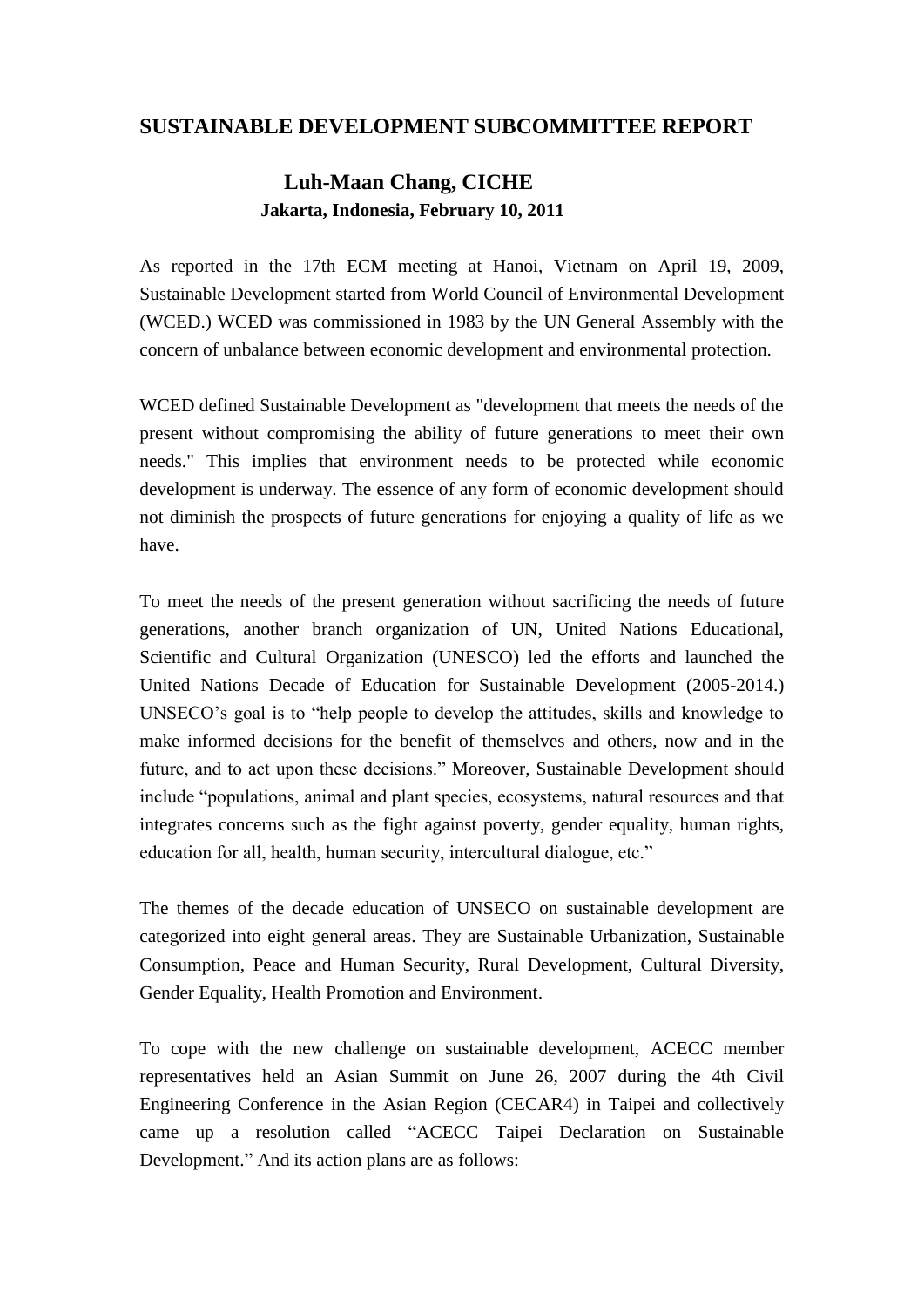1) Develop short and long term strategies for achieving sustainable development.

2) Continue to improve the quality of life, and at the same time, protect and enhance our environment and ecosystem.

3) Conserve natural resources and use renewable materials.

4) Reduce the causes of global warming while mitigating and adapting the effects of climate change.

5) Encourage participation in the formulation and implementation of public policies and promote a transparent system of good governance.

6) Develop capacity building and transfer of knowledge of environmentally-friendly technologies.

7) Extend the service life of newly constructed infrastructure and advance renewable technologies for existing infrastructure and facilities.

8) Ensure the preservation of cultural values and heritage in the pursuit of solutions.

9) Encourage broad involvement in education and in research and development.

10) Develop the means for protecting against and mitigating the impacts of disasters and hazards.

And the resolution was declared in the world then-tallest building Taipei 101, the world tallest building at that time. In the declaration, ACECC members and other participants commit to improve the quality of life through use, innovation and discovery of appropriate technologies to meet the needs of diverse Asian populations and cultures. Meanwhile, they commit to work together for protecting and enhancing the environment, inspiring optimism, and creating a sustainable Asia as part of a sustainable world.

Comparatively speaking, the ACECC Asian Summit"s resolution is very compatible with UNSECO's vision and action plans.

Furthermore, ACECC representatives reconvened at Sydney, Australia on August 8, 2010 for the CECAR5. In the Presidents" Communiqué, ACECC members re-committed to the "aims and objectives of the Asian Civil Engineering Coordinating Council and draw attention to the world wide benefits of promoting sustainable communities."

Since 2007, each ACECC member has conducted various projects/programs to substantiate their commitments under different names/titles. Nevertheless, their common goal is the same: it is Sustainable Development. The following reference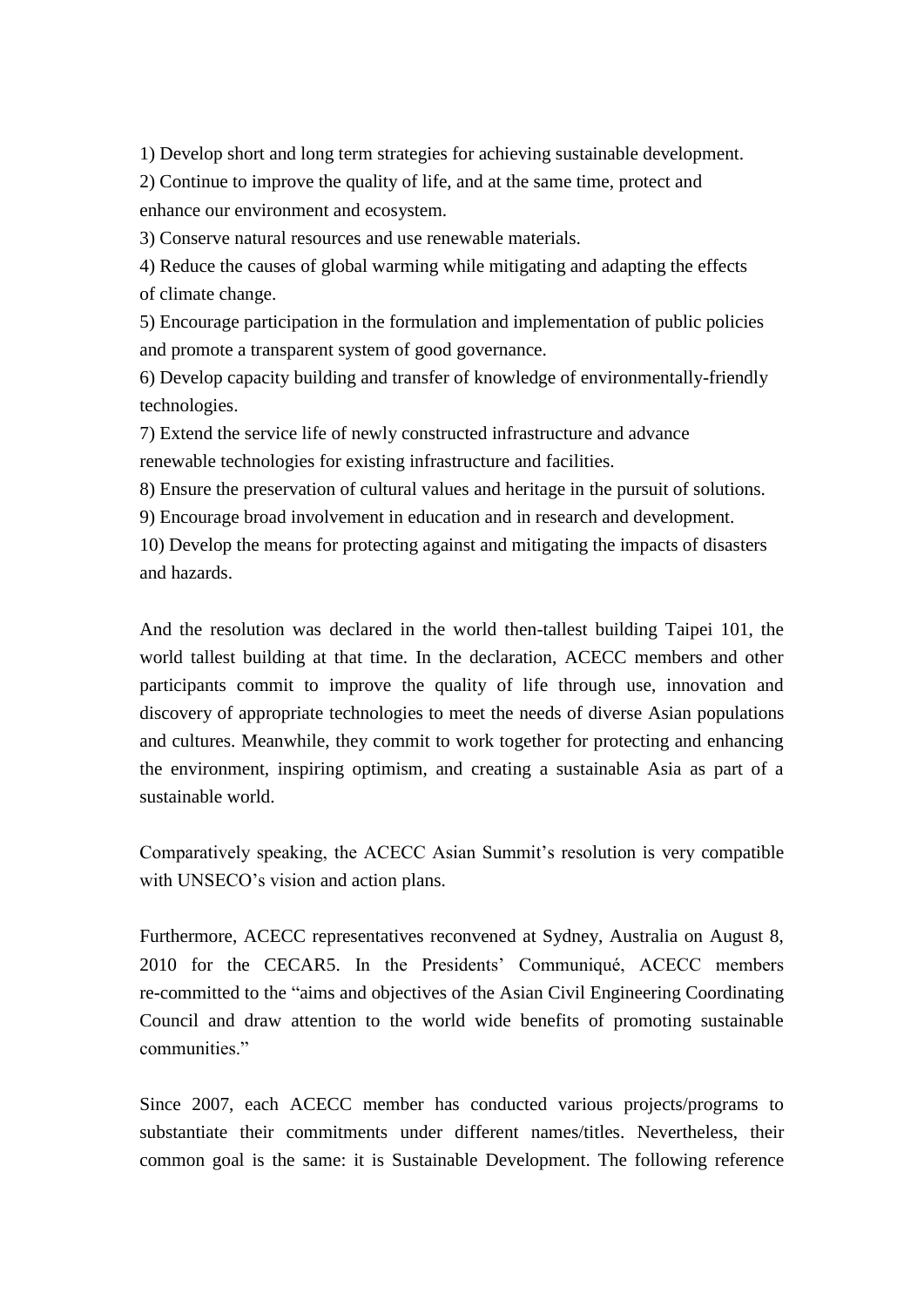materials are collections of UNESCO" vision and commission, and each ACECC member"s follow-up plans/actions directly excerpted from each ACECC member society's webpage on January 31, 2011 or other sources. Hopefully, they could be referred for further use in the area of sustainable civil engineering.

# **Reference Materials**

**UNESCO:** United Nations Educational, Scientific and Cultural Organization <http://www.unesco.org/en/esd/>

UNESCO works to create the conditions for dialogue among civilizations, cultures and peoples, based upon respect for commonly shared values. It is through this dialogue that the world can achieve global visions of sustainable development encompassing observance of human rights, mutual respect and the alleviation of poverty, all of which are at the heart of UNESCO"S mission and activities. Education for sustainable development (ESD)

Sustainable development is seeking to meet the needs of the present without compromising those of future generations. We have to learn our way out of current social and environmental problems and learn to live sustainably.

Sustainable development is a vision of development that encompasses populations, animal and plant species, ecosystems, natural resources and that integrates concerns such as the fight against poverty, gender equality, human rights, education for all, health, human security, intercultural dialogue, etc.

Education for sustainable development aims to help people to develop the attitudes, skills and knowledge to make informed decisions for the benefit of themselves and others, now and in the future, and to act upon these decisions.

The United Nations Decade of Education for Sustainable Development (2005-2014), for which UNESCO is the lead agency, seeks to integrate the principles, values, and practices of sustainable development into all aspects of education and learning, in order to address the social, economic, cultural and environmental problems we face in the 21st century.

### **THEMES**

Sustainable Urbanization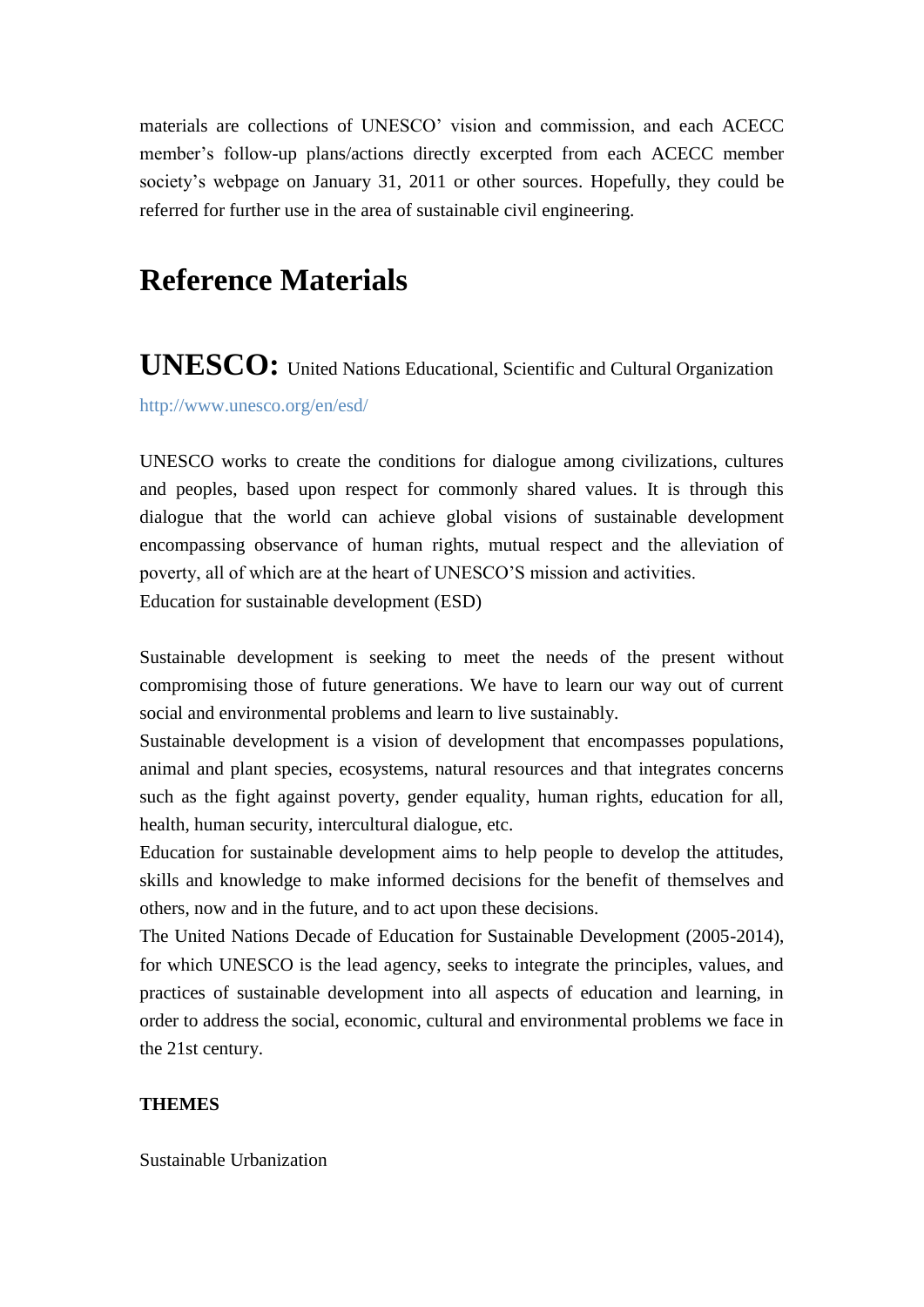Cities have moved to the forefront of global socio-economic change. Globalization and democratization have increased their importance in relation to sustainable development. Half of the world"s population is now living in urban areas and the other half is increasingly dependent upon cities for economic, social and political progress.

Urban areas undeniably pose potential threats to sustainable development. With responsible decision-making, however, cities also hold promising opportunities for social and economic advancement and for environmental improvements at local, national, and global levels.

### Sustainable Consumption

Our choices as consumers today will impact the way people live tomorrow. Sustainable consumption means consuming goods and services without harming the environment or society. Living a sustainable lifestyle is essential to overcoming poverty and conserving and protecting the natural resource base for all forms of life. ESD promotes responsible citizenship and fights against the social and resource impacts of unsustainable lifestyle consumption habits.

### Peace and Human Security

Peace and security are fundamental to human dignity and development. The sustainable development of any culture is always endangered insecurity and conflict. Human tragedies result in overwhelmed health systems, the destruction of homes, schools and often whole communities, and increased numbers of displaced people and refugees. Education for sustainable development plays a key role in promoting values for peace.

### Rural Development

In spite of rapid urbanization, three billion people or 60 per cent of the population in developing countries, and half of the world population, still live in rural areas. Education and training are essential in addressing rural poverty and ensuring sustainable development in these parts of the world.

During the Johannesburg Summit, FAO (Food and Agriculture Organization) and UNESCO jointly launched a new partnership initiative on [Education for Rural People](http://www.fao.org/sd/erp/)  [\(ERP\)](http://www.fao.org/sd/erp/) to respond to this growing concern. Through advocacy at international level and technical support to countries, the initiative aims at:

- Increasing access to basic education for rural people.

- Improving the quality of basic education in rural areas.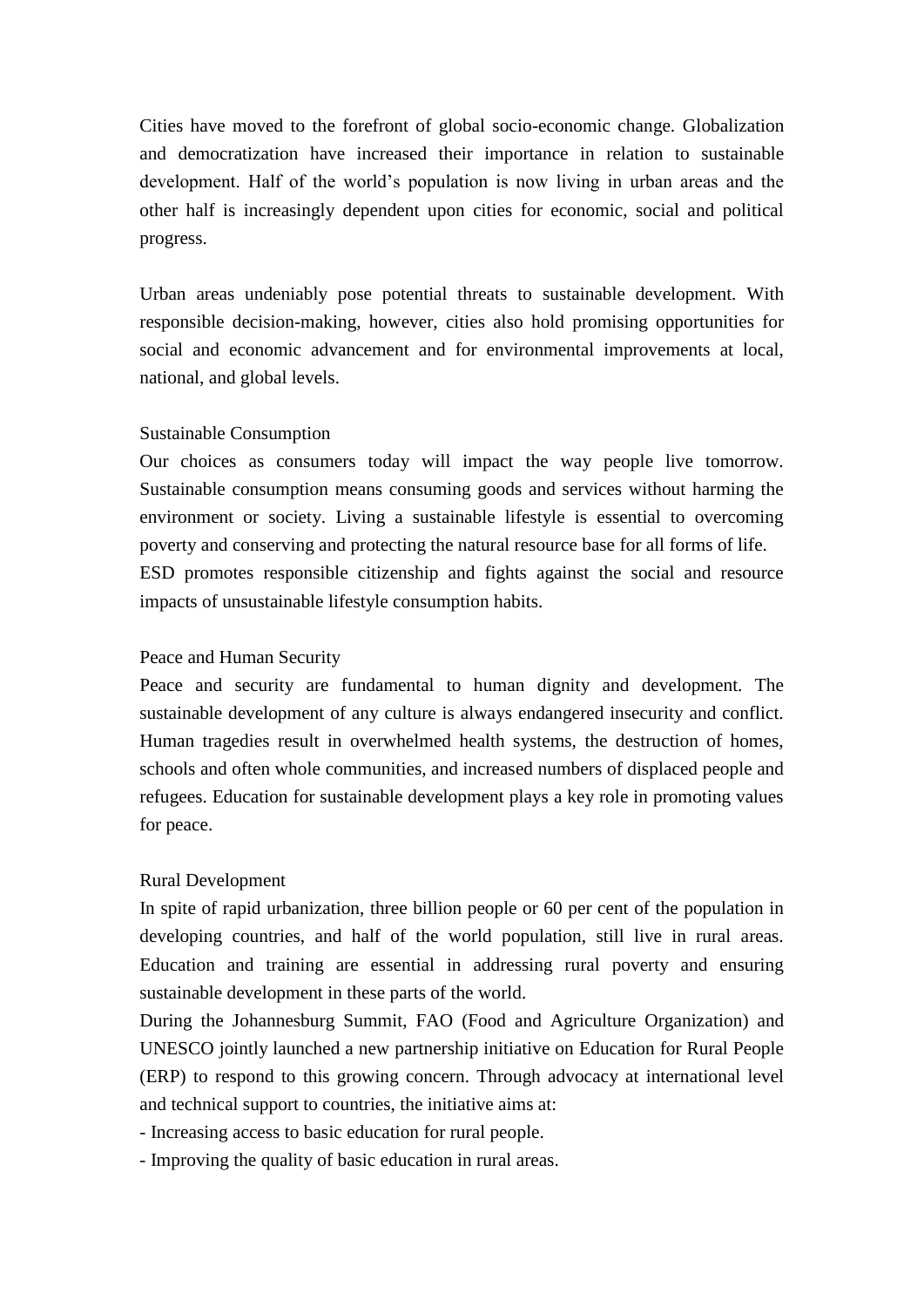- Fostering the national capacity to plan and implement basic education in a way that addresses the learning needs of rural people.

FAO is the ERP flagship partnership lead agency.

# Cultural Diversity

"Our rich diversity . . . is our collective strength." (Johannesburg Declaration, 2002) Education must respect diversity. The values, knowledge, languages and world views associated with culture predetermine the way issues of education for sustainable development are dealt with in specific national contexts. ESD aims at promoting teaching which respects indigenous and traditional knowledge, and encourages the use of indigenous languages in education and the integration of worldviews and perspectives on sustainability into education programmes at all levels.

The preservation of cultures is linked to economic development. Tourism and cultural industries can run the risk of commodifying culture for outsiders. Cultures must be respected as the living and dynamic contexts within which human beings find their values and identity.

# Indigenous knowledge

Local knowledge and languages are repositories of diversity and key resources in understanding the environment and in using it to the best advantage. They foster and promote local cultural specificities, customs and values. Indigenous knowledge is also important for the social and economic dimensions of sustainability.

# Gender Equality

The pursuit of gender equality is central to sustainable development where each member of society respects others and plays a role in which they can fulfil their potential. The broader goal of gender equality is a societal one to which education and all other social institutions, must contribute.

Discrimination based on sex is often structurally embedded. In many societies women bear the major burden of responsibility for food production and child-rearing, they are excluded from family and community decisions affecting them, and they have little or no access to the means of income generation.

Gender issues must therefore be mainstreamed throughout educational planning – from infrastructure planning to material development to pedagogical processes. The full and equal engagement of women is crucial to ensuring a sustainable future.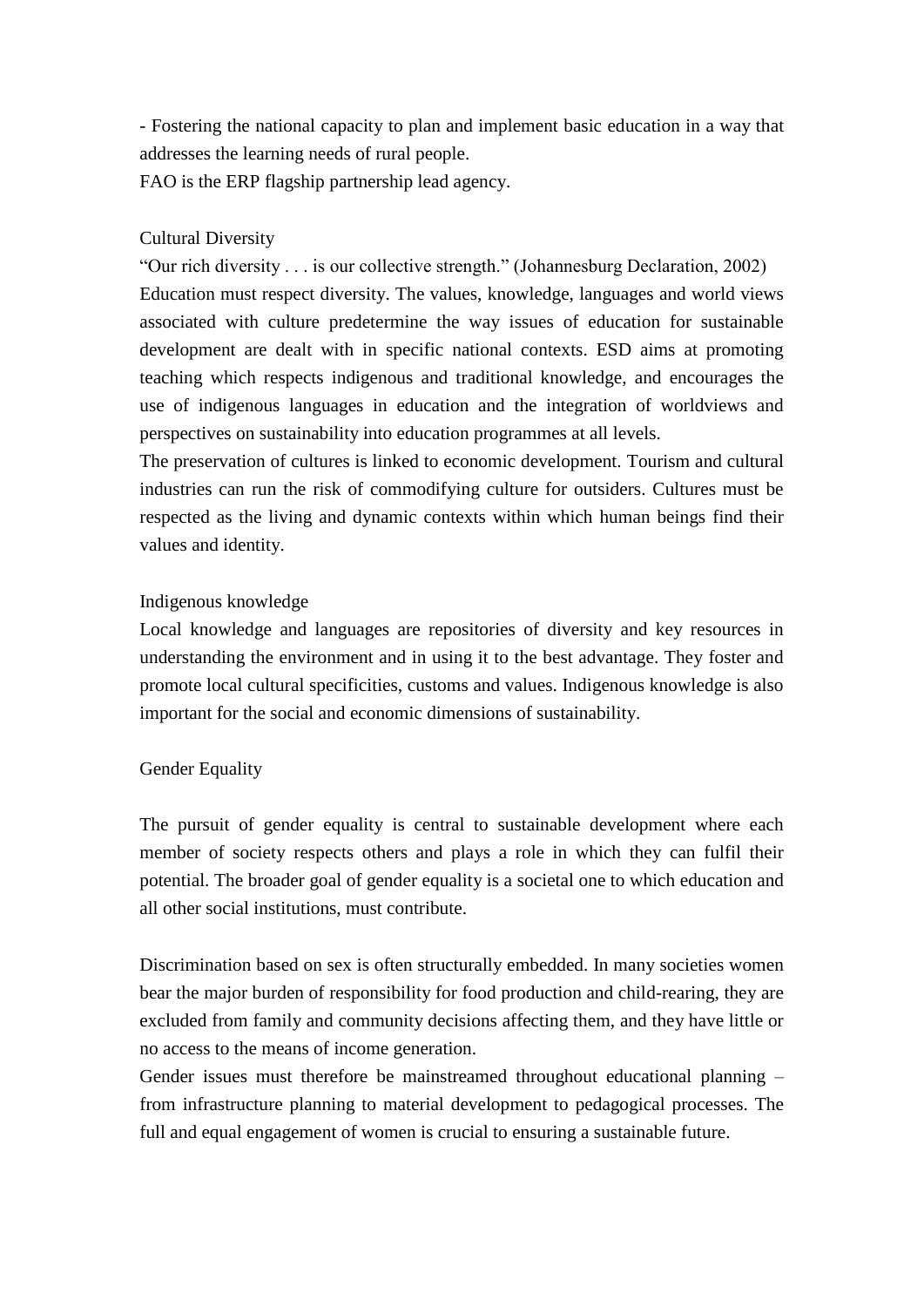### Health Promotion

Issues of development, environment and health are closely entwined – ill-health hampers economic and social development.

Hunger, malnutrition, malaria, water-borne diseases, drug and alcohol abuse, violence and injury, unplanned pregnancy, HIV and AIDS and other sexually transmitted infections are just some of the problems that have enormous implications for health.

Education and basic medical information are powerful ways to drive behavioral change. The school environment itself must be safe and healthy. Schools should act not only as centers for academic learning, but also as supportive venues for the provision of essential health education and services, in collaboration with parents and the community.

### Environment

Environmental perspectives cover several major themes, reflecting diverse goals and audiences, including:

[Water](http://www.unesco.org/en/education-for-sustainable-development/themes/environment/water/) [Climate change](http://www.unesco.org/en/education-for-sustainable-development/themes/environment/climate-change/) [Biodiversity](http://www.unesco.org/en/education-for-sustainable-development/themes/environment/biodiversity/)

#### [Disaster prevention](http://www.unesco.org/en/education-for-sustainable-development/themes/environment/disaster-prevention/)

There can be no long-term economic or social development on a depleted planet. Teaching society how to behave responsibly towards the environment lies at the core of education for sustainable development.

Building on more than 30 years of experience in environmental education, education for sustainable development must continue to highlight the importance of addressing the issues of natural resources (water, energy, agriculture, biodiversity) as part of the broader agenda of sustainable development. In particular, ESD must encourage new behaviors to protect the world"s natural resources.

# **ASCE**

<http://www.asce.org/Sustainability/ISI-Rating-System/>

### **Sustainability Ratings for Engineering Projects**

As a key part of its mission to advance sustainable practices, the American Society of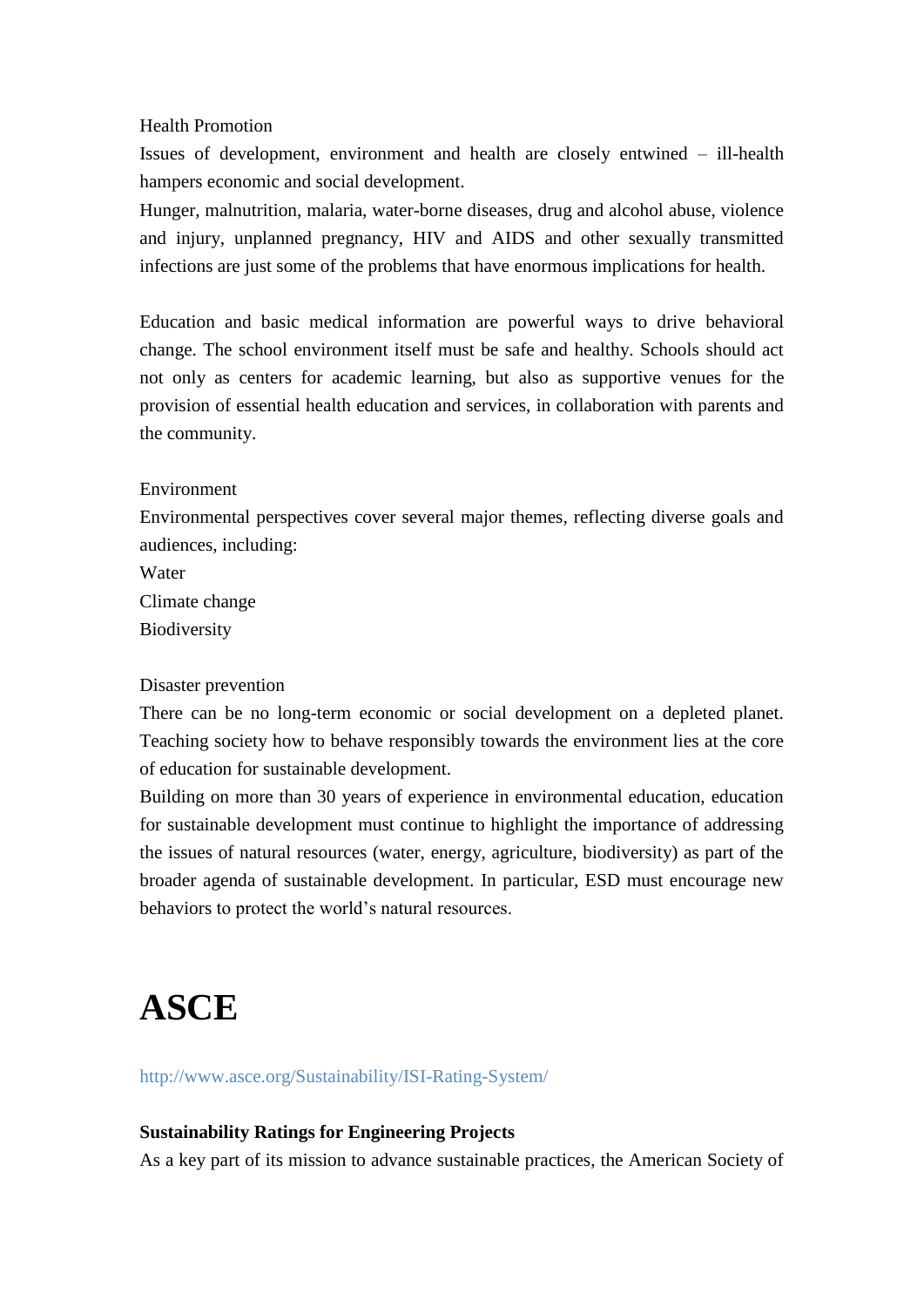Civil Engineers has been working jointly with the American Council of Engineering Companies and the American Public Works Association on a new and exciting program -- a new infrastructure rating system that will verify civil engineering projects as sustainable. The rating system is based on the approach known as the "Triple Bottom Line" – economic, environmental and social impacts. The rating system will provide a uniform means of assessing sustainability benefits for practitioners, owners and regulators. Administering the new rating system will be the new Institute for Sustainable Infrastructure, formed by ASCE, ACEC, and APWA.

The rating will follow a two-pronged approach:

Pathway Contribution: "Doing the right thing" with the community as the common denominator Performance Contribution: "Doing things right" or engineering high-performing projects.The rating system will be scalable to accommodate projects of all sizes and complexities, adaptable for specific needs and circumstances, and offer performance-based outcomes rather than being prescriptive.

No other U.S. programs currently fulfill the need for a rating system focused on civil infrastructure, although this system will be similar to other "green" ratings systems. Many complementary programs will be developed to support the rating system, including education and training, individual certification on its use and application submissions, certification of firms to apply the rating, project awards, plus manuals, guidance and research, all directly specific to the system.

About the Institute for Sustainable Infrastructure

The Institute for Sustainable Infrastructure's mission is to provide sustainability products and services that will transform infrastructure design, construction, and operation by taking into account the Triple Bottom Line. ISI is a joint-venture,  $501(c)(3)$  non-profit, with ASCE, ACEC and APWA as founding members, and will house all programs and products specific to the new rating system.

# **Code of Ethics**

[1F](http://www.asce.org/Content.aspx?id=7231#note_1)undamental Principles

[2E](http://www.asce.org/Content.aspx?id=7231#note_2)ngineers uphold and advance the integrity, honor and dignity of the engineering profession by:

a. using their knowledge and skill for the enhancement of human welfare and the environment;

b. being honest and impartial and serving with fidelity the public, their employers and clients;

c. striving to increase the competence and prestige of the engineering profession;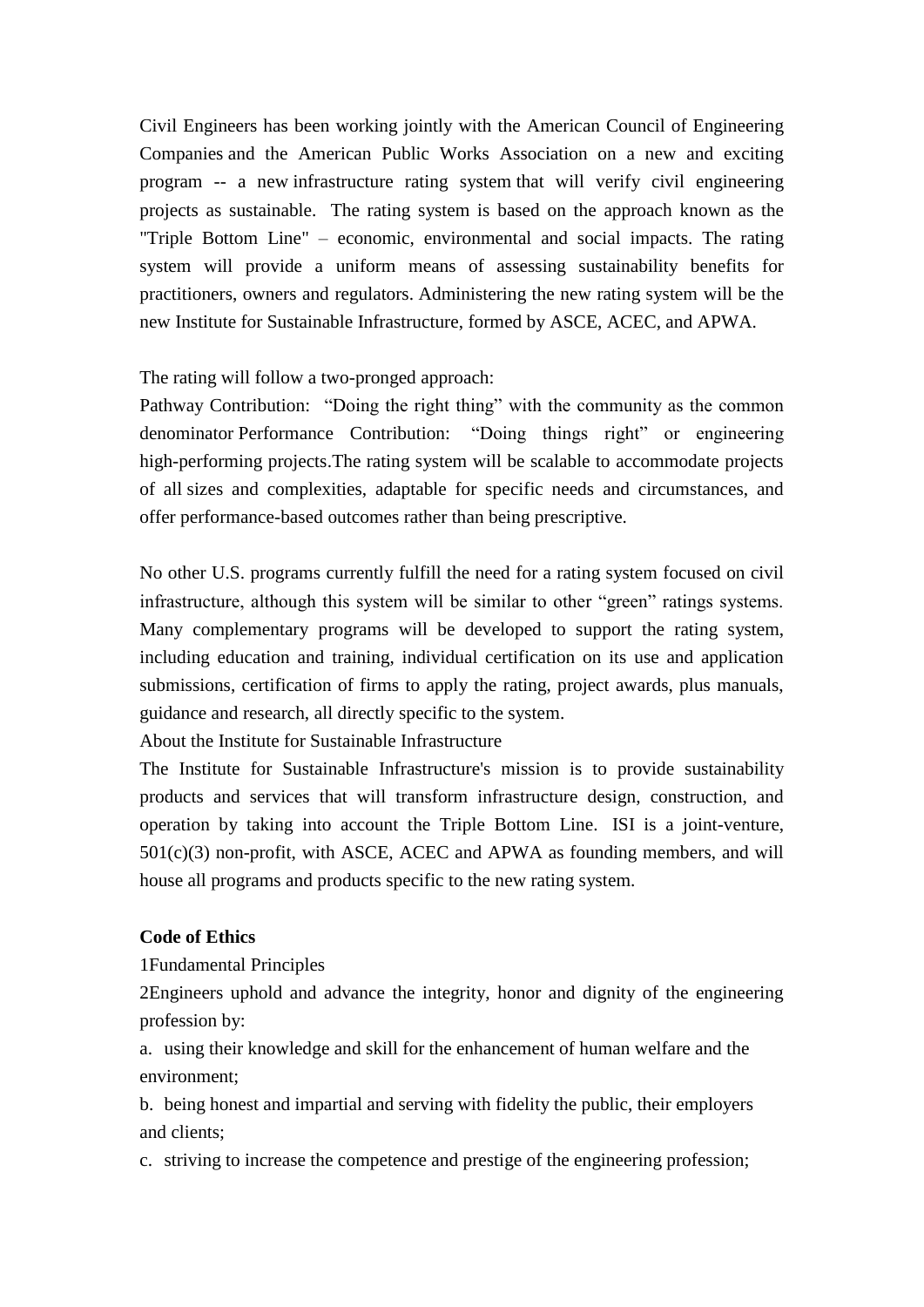and

d. supporting the professional and technical societies of their disciplines. Fundamental Canons

a. Engineers shall hold paramount the safety, health and welfare of the public and shall strive to comply with the principles of sustainable developmen[t3](http://www.asce.org/Content.aspx?id=7231#note_3) in the performance of their professional duties.

b. Engineers shall perform services only in areas of their competence.

c. Engineers shall issue public statements only in an objective and truthful manner.

d. Engineers shall act in professional matters for each employer or client as faithful agents or trustees, and shall avoid conflicts of interest.

e. Engineers shall build their professional reputation on the merit of their services and shall not compete unfairly with others.

f. Engineers shall act in such a manner as to uphold and enhance the honor, integrity, and dignity of the engineering profession and shall act with zero-tolerance for bribery, fraud, and corruption.

g. Engineers shall continue their professional development throughout their careers, and shall provide opportunities for the professional development of those engineers under their supervision.

# **Guidelines to Practice Under the Fundamental Canons of Ethics**

CANON 1.

Engineers shall hold paramount the safety, health and welfare of the public and shall strive to comply with the principles of sustainable development in the performance of their professional duties.

Engineers shall recognize that the lives, safety, health and welfare of the general public are dependent upon engineering judgments, decisions and practices incorporated into structures, machines, products, processes and devices.

a. Engineers shall approve or seal only those design documents, reviewed or prepared by them, which are determined to be safe for public health and welfare in conformity with accepted engineering standards.

b. Engineers whose professional judgment is overruled under circumstances where the safety, health and welfare of the public are endangered, or the principles of sustainable development ignored, shall inform their clients or employers of the possible consequences.

c. Engineers who have knowledge or reason to believe that another person or firm may be in violation of any of the provisions of Canon 1 shall present such information to the proper authority in writing and shall cooperate with the proper authority in furnishing such further information or assistance as may be required.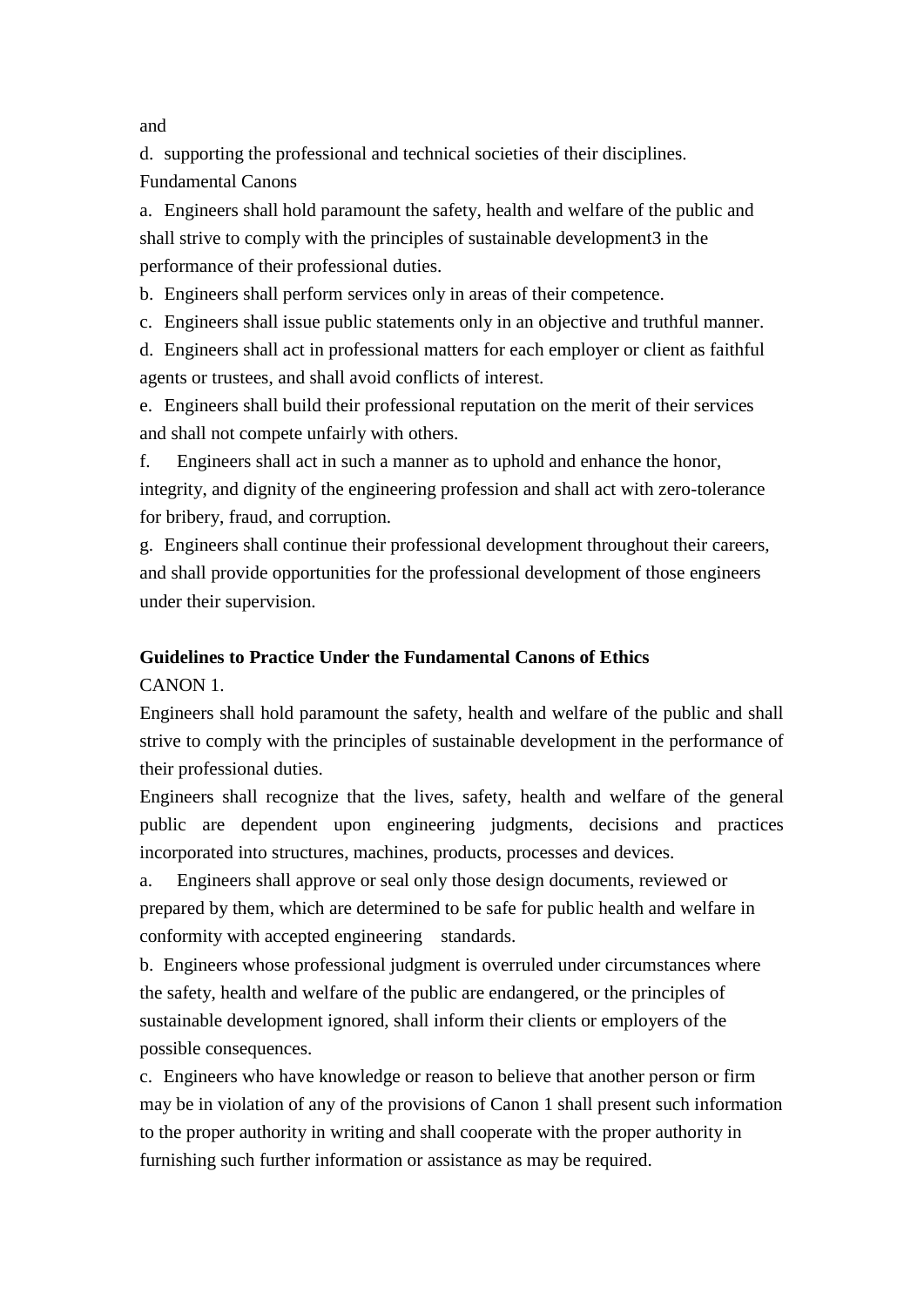d. Engineers should seek opportunities to be of constructive service in civic affairs and work for the advancement of the safety, health and well-being of their communities, and the protection of the environment through the practice of sustainable development.

e. Engineers should be committed to improving the environment by adherence to the principles of sustainable development so as to enhance the quality of life of the general public.

### **Policy Statement 360 - Impact of Climate Change**

Approved by the Energy, Environment, and Water Policy Committee on March 10, 2010 Approved by the Policy Review Committee on March 23, 2010 Adopted by the Board of Direction on July 10, 2010 **Policy**

The American Society of Civil Engineers (ASCE) supports government policies that encourage anticipation of and preparation for possible impacts of climate change on the built environment.

# **Issue**

Climate change could pose a potentially serious impact on world-wide water resources, energy production and use, agriculture, forestry, coastal development and resources, flood control and public infrastructure. Examples include:

Alterations to the hydrologic patterns for multi-purpose water resource projects, of particular concern to civil engineers working in the hydroelectric industry, and water supply utilities where reservoir storage capacity may need to be increased.

Climate extremes such as floods and droughts and other significant variations in hydrologic patterns that may necessitate changes or additions to flood control infrastructure to provide adequate public safety and performance.

Changes in frequency and strength of tropical storms that will require changes in coastal protection systems.

Changes in ocean levels that will require adaptation of coastal infrastructure, including ports.

Changes in permafrost conditions that require retrofitting existing foundations and alterations to foundation design.

Such impacts could require modified agricultural practices and measures to deal with rising sea levels, water supply and quality, threats to critical infrastructure facilities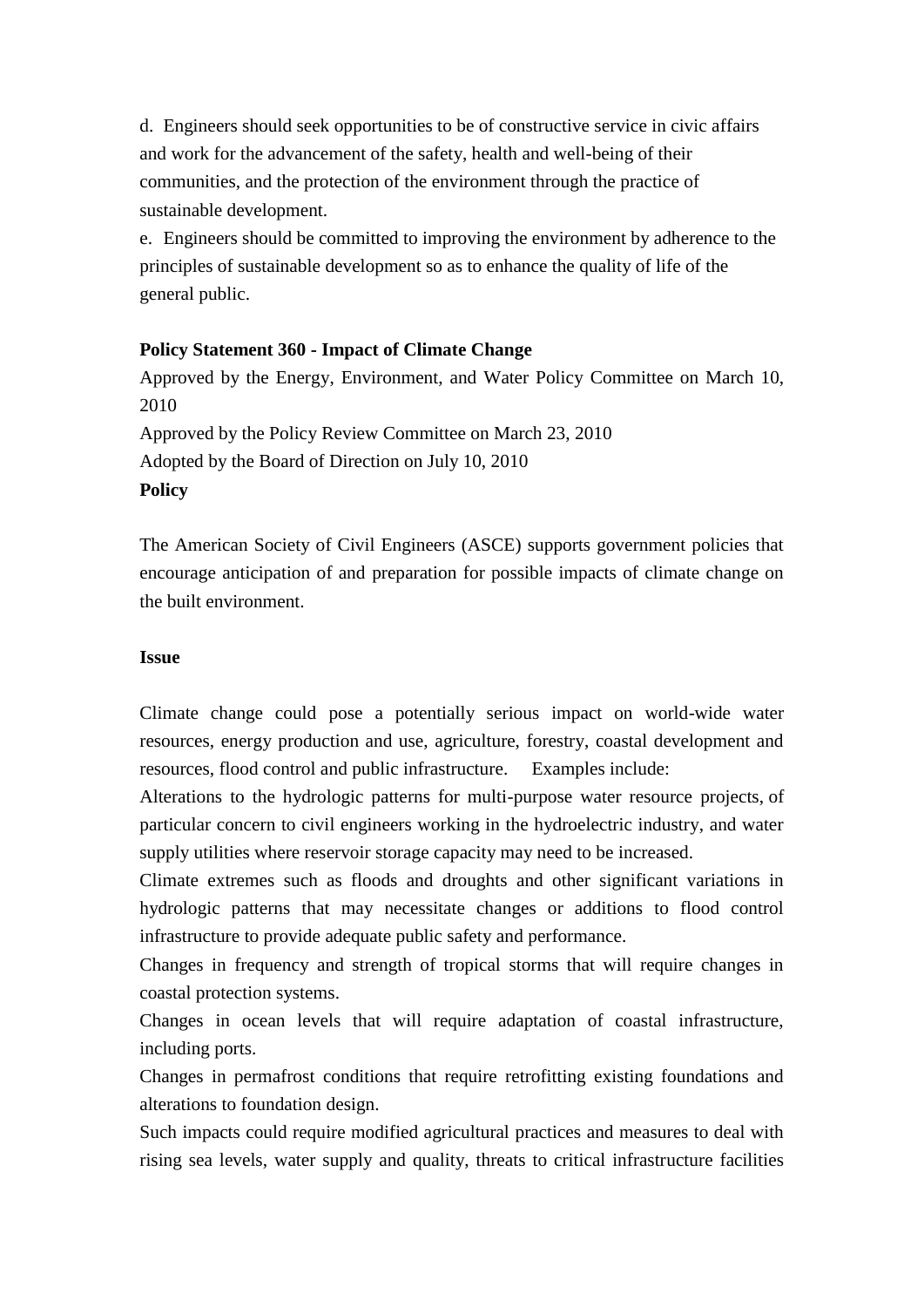and the potential for the outbreak of disease. Rationale

Civil engineers are responsible for design and maintenance of infrastructure projects that facilitate economic development and protect human health, welfare and the environment. Climate change may result in significant impacts to this infrastructure. Civil engineers and government policy makers must work together to anticipate and plan for these impacts.

# **Policy Statement 418 - The Role of the Civil Engineer in Sustainable Development**

Approved by the Committee for Sustainability on April 9, 2010 Approved by the Policy Review Committee May 7, 2010 Adopted by the Board of Direction on July 10, 2010

# **Policy**

The American Society of Civil Engineers (ASCE) defines sustainability as a set of economic, environmental and social conditions in which all of society has the capacity and opportunity to maintain and improve its quality of life indefinitely, without degrading the quantity, quality or the availability of natural resources and ecosystems. Moreover, sustainable development is the process of converting natural resources into products and services that are more profitable, productive, and useful, while maintaining or enhancing the quantity, quality, availability and productivity of the remaining natural resource base and the ecological systems on which they depend. The civil engineering profession recognizes the reality of limited natural resources, the desire for sustainable practices (including life-cycle analysis and sustainable design techniques), and the need for social equity in the consumption of resources. To achieve these objectives, ASCE supports the following implementation strategies:

Promote broad understanding of economic, environmental, political, social, and technical issues and processes as related to sustainable development;

Advance the skills, knowledge and information necessary for a sustainable future; including habitats, natural systems, system flows, and the effects of all phases of the life cycle of projects on the ecosystem;

Advocate economic approaches that recognize natural resources and our environment as capital assets;

Promote multidisciplinary, whole system, integrated and multi-objective goals in all phases of project planning, design, construction, operations, and decommissioning; Promote reduction of vulnerability to natural, accidental, and willful hazards to be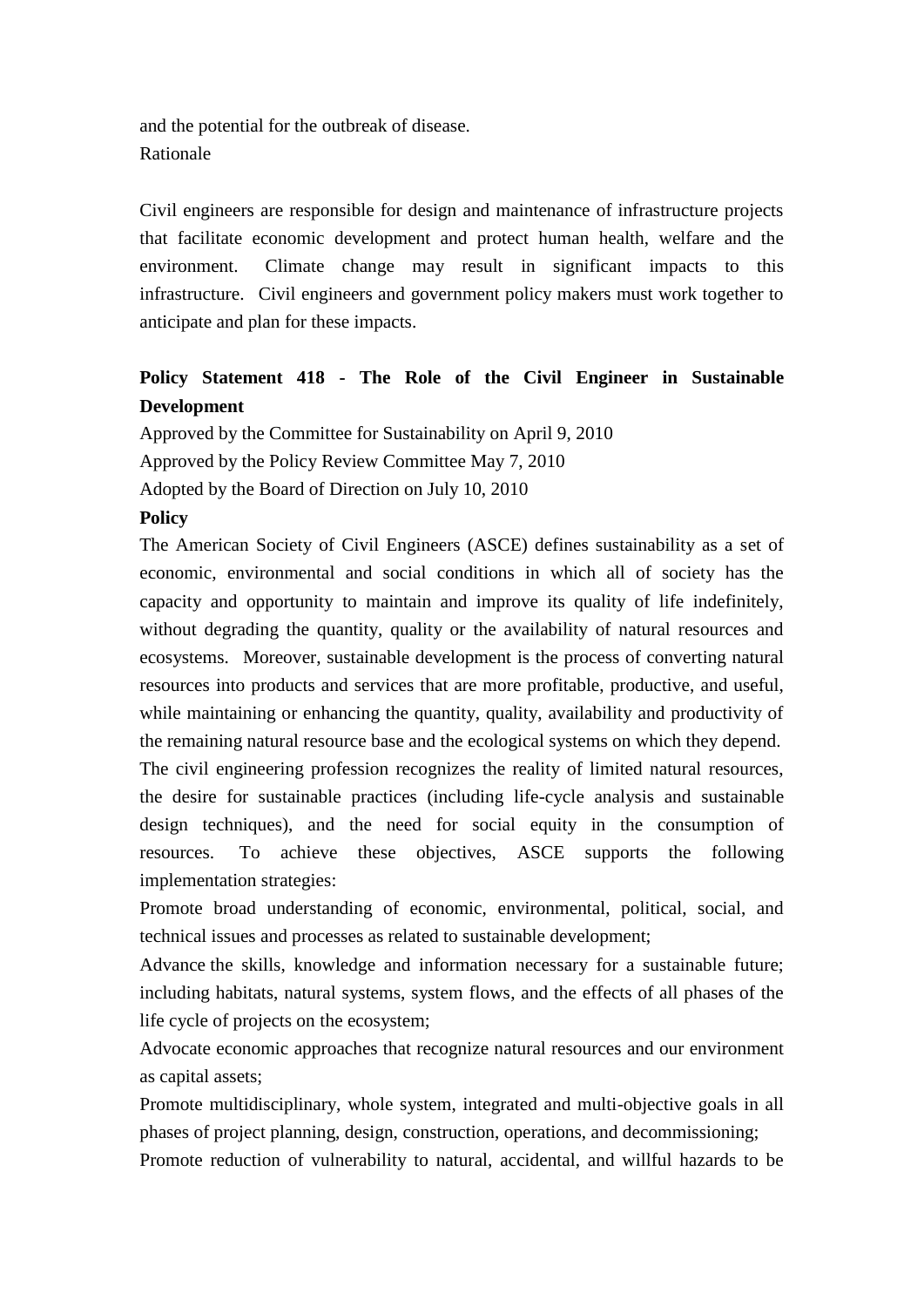part of sustainable development; and

Promote performance based standards and guidelines as bases for voluntary actions and for regulations in sustainable development for new and existing infrastructure.

### **Issue**

ASCE recognizes the leadership role of engineers in sustainable development, and their responsibility to provide effective and innovative solutions in addressing the challenges of sustainability. The ASCE Code of Ethics requires civil engineers to strive to comply with the principles of sustainable development in the performance of their professional duties. ASCE will work on a global scale to promote public recognition and understanding of the needs and opportunities for sustainable development.

Environmental, economic, social and technological development must be seen as interdependent and complementary concepts, where economic competitiveness and ecological sustainability are complementary aspects of the common goal of improving the quality of life.

### **Rationale**

Engineers have a leading role in planning, designing, building and ensuring a sustainable future. Engineers provide the bridge between science and society. In this role, engineers must actively promote and participate in multidisciplinary teams with other professionals, such as ecologists, economists, and sociologists to effectively address the issues and challenges of sustainable development.

# **Policy Statement 517 - Millennium Development Goals**

Approved by the International Activities Committee on May 11, 2010 Approved by the Policy Review Committee on September 1, 2010 Adopted by the Board of Direction on October 19, 2010

### **Policy**

The American Society of Civil Engineers (ASCE) supports the internationally agreed development goals contained in the Millennium Declaration as they apply to improving the quality of people"s lives around the world through science and engineering. ASCE works in collaboration with other domestic and international organizations to engage engineers in addressing the needs of the poor through capacity building and the development of sustainable and appropriate solutions to poverty. In particular, organizations and engineers should be encouraged to consider the appropriate sources of investment and donations, provide guidance on infrastructure investment, and consideration of the varying abilities of persons to pay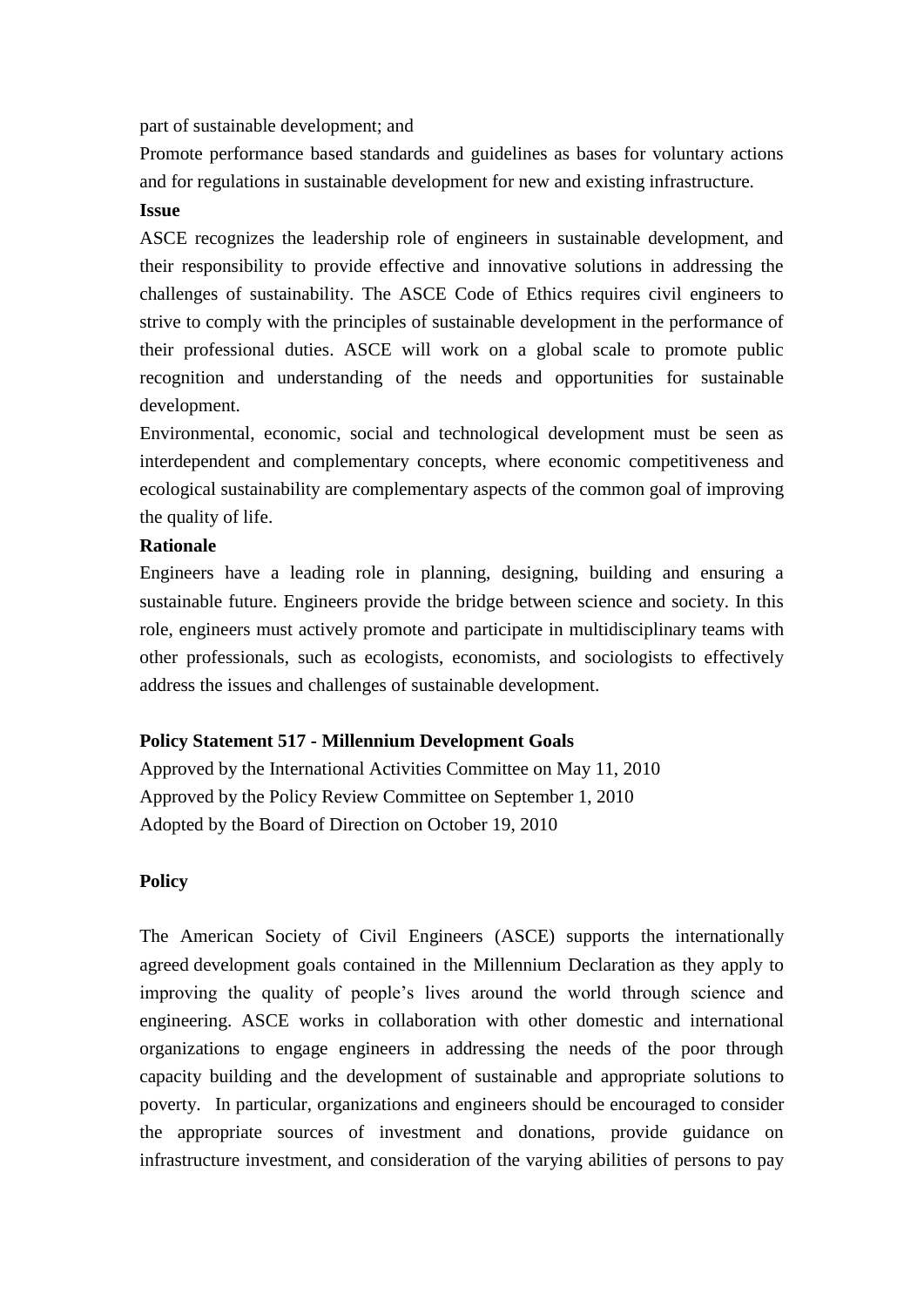for (and/or develop capacity for) services and infrastructure through rate structures.

#### **Issue**

In an age of interdependence, global citizenship is a crucial pillar of progress. Science and engineering can contribute answers to address many issues that are facing the developing world. In the next two decades, almost two billion additional people are expected to populate the Earth, 95 percent of them in developing or underdeveloped countries. This growth will create unprecedented demands for energy, food, land, water, transportation, materials, waste disposal, earth moving, health care, environmental cleanup, telecommunication, and infrastructure. The role of engineers will be critical in fulfilling those demands at various scales, ranging from remote small communities to large urban areas, and mostly in the developing world. As we enter the first half of the 21st century, the engineering profession must embrace a new mission statement to contribute to the building of a more sustainable, stable, and secure world. In particular, we need to train a new generation of engineers who could better meet the challenges of the developing world, and address the needs of the most destitute people on our planet. Today, an estimated 20 percent of the world's population lacks clean water, 40 percent lacks adequate sanitation, and 20 percent lacks adequate housing.

### **Rationale**

Engineers of the 21st century are called to play a critical role in contributing to peace and security in an increasingly challenged world. The engineering profession has an obligation to provide solutions to meet the basic needs of all humans for water, sanitation, food, health, and energy, while at the same time protect cultural and natural diversity. By helping meet the goals of the Millennium Declaration, the engineering profession contributes to a world where all people have access to the knowledge and resources with which to meet their basic human needs and promote sustainable development in such areas as water supply and sanitation, food production and processing, housing and construction, energy, transportation and communication, income generation, and employment creation.

# **CICHE**

# **CICHE Sustainable Community includes the following groups:** Sustainable Development, National Spatial Development, Water Resource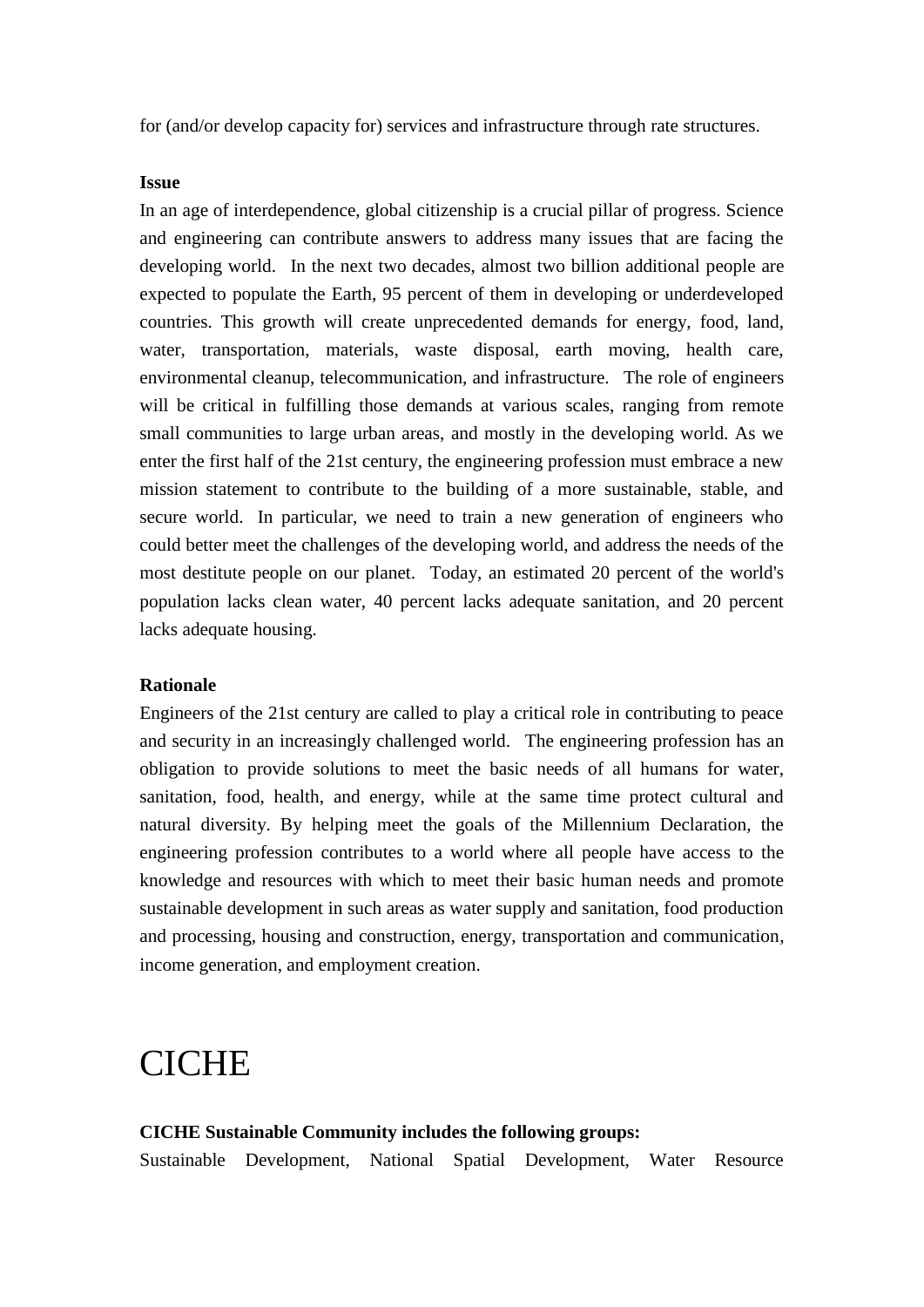Engineering, Geotechnical Engineering, Ocean Engineering, Environmental Engineering, Landscaping Engineering, Green Construction Engineering, Energy Engineering, Natural Disaster Prevention Engineering.

### **International Roundtable Forum on Sustainable Disaster Management**

The fast growing world population and economy place excessive demand on natural resources. The growing strains the earth"s environment and ecosystem. Consequently, it results in recent intense occurrence of disasters and sufferings inflicted by natural and man-made hazards such as floods, landslides, tsunamis, droughts, typhoons, air and water pollutions, earthquakes. Therefore, to sustainably manage the disaster, civil engineers must play an active role in developing infrastructure without diminishing the prospects of future generations' needs.

With this vision in mind, CICHE sets the theme of 2010 International Roundtable Forum as "Sustainable Disaster Management." In the forum, Representatives from ASCE, CICHE, ICE,JSCE, KSCE, and MACE exchanged ideas on disaster management that spans from disaster prevention, monitoring, control, mitigation, reconstruction to the level that civil infrastructure can be sustainably operated and harmonic with the nature.

Date/Time: 15:40-17:30, December 10, 2010, Friday.

# **Engineers Australia-Civil College**

# **A**[Top](http://www.jsce-int.org/ethics/sendai_declaration.shtml#top)

Asian CE Coordinating Council Joint Communiqué on Sustainability

<http://www.asce.org/Content.aspx?id=2147489612>

Below is the complete text of the communiqué.



For a Better Quality of Life

*THE ASIAN CIVIL ENGINEERING COORDINATING COUNCIL*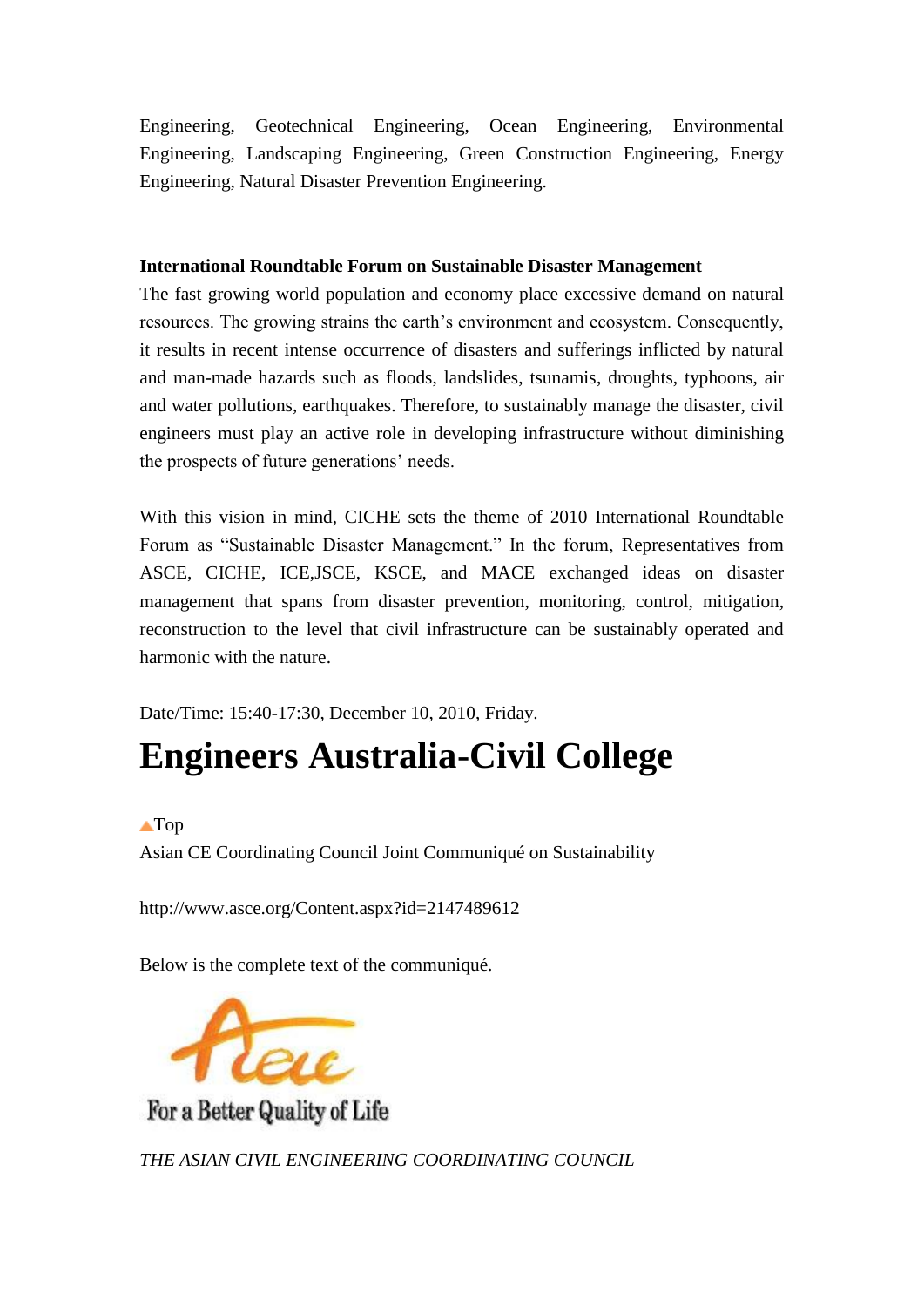Presidents' Communiqué for the 5th Civil Engineering Conference in the Asian Region

 $\overline{\phantom{a}}$ 

Further to the 4th CECAR Taipei Declaration of 2007 we, the representatives of our respective Societies re-commit to the aims and objectives of the Asian Civil Engineering Coordinating Council and draw attention to the world wide benefits of promoting sustainable communities.

\_\_\_\_\_\_\_\_\_\_\_\_\_\_\_\_\_\_\_\_\_\_\_\_\_\_\_\_\_\_\_\_\_\_\_\_\_\_\_\_\_\_\_\_\_\_\_\_\_\_\_\_\_\_\_\_\_\_\_\_\_\_\_\_\_\_\_\_\_

The theme of CECAR5 is "Innovative Community Building" and within its program engineers are providing a diversity of presentations related to their role in that objective. These include Climate Change and Coastal Management; Water Management; Innovative Construction; Sustainable Infrastructure; Transportation and Road Safety; Disaster Reduction and Recovery; Waste Management; Bridges and Infrastructure; Building Applications; Structural Health Monitoring and Sustainability Issues in Structures.

We believe that infrastructure of the future must be environmentally, economically and socially sustainable – the triple bottom line.

Some aspects of particular relevance demand our attention.

**Sustainable Water Use** -- *"Water is essential for life on earth -- yet it is a threatened and undervalued resource"* [International Institute for Sustainable Development (IISD)].

Policies must be developed that promote water consumption patterns, including better irrigation practices, that reduce our ecological footprint while meeting the needs of all people to enjoy a good quality of life. A requirement for an Environmental Impact assessment, that addresses the triple bottom line approach to sustainable development, should be made compulsory for all projects relating to water resource development. Water reuse is increasingly becoming recognized as a viable water source in national strategies and plans, even in countries where water is relatively abundant. The planning, technical, institutional, and socio-economic setting in which water reuse is practiced varies from country to country.

In urban cities, rainwater, stormwater and other alternative water sources (particularly waste water) remain a relatively untapped resource and one that has the potential to significantly supplement consumer water supplies now and well into the future. A comprehensive sustainable urban water savings program is recommended to capitalize on community awareness / support and to realize the potential of rainwater and other water sources as supplementary urban water. Such an approach has the potential to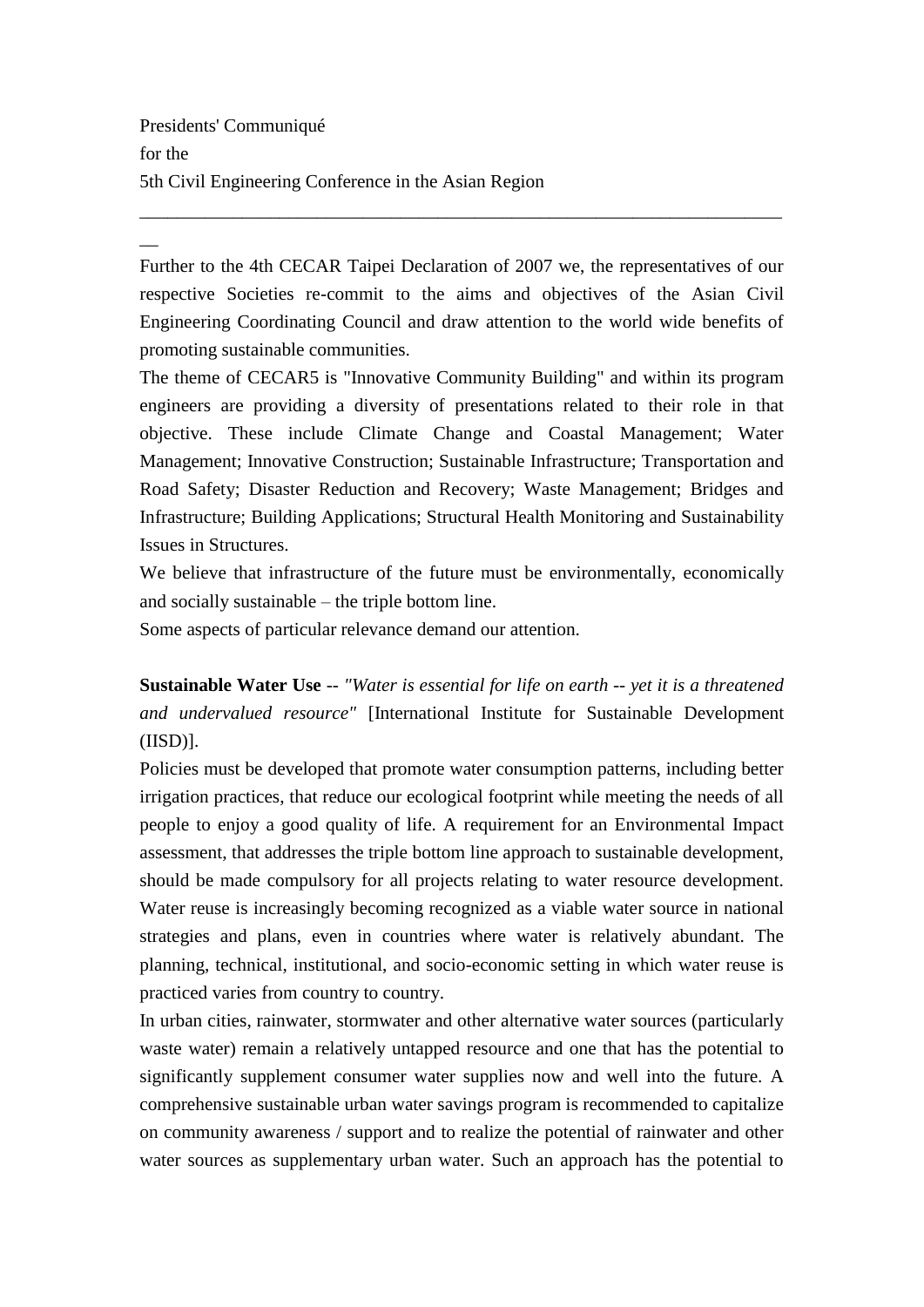not only save water but to also positively impact consumer attitudes and beliefs, leading to long term behavioral change.

The use of reclaimed water is an essential component of Integrated Water Resources Management (IWRM) and sustainable development not only in dry and water-deficient areas, but in water-abundant regions as well. New water sources are increasingly more expensive to maintain, requiring high capture, conveyance, and pumping costs. Reclaimed water is often an economically viable alternative.

**Sustainable Transport** -- There is a need to engage the public, in addition to government, in issues of transportation demand and application, including the use of more renewable energy sources, using deliberative methodologies and innovative technologies for more efficient movement in urban areas.

Though situations may differ from one city to another, economic growth tends to be coupled with increased car ownership and traffic volumes. This growing factor continually undermines the benefits yielded by each step of technological progress in the field of energy efficiency, emissions or noise of road vehicles.

In order to influence travel behavior it is imperative that the future needs of a community are considered and captured through good quality planning and the introduction of innovative transportation technologies before infrastructure is put in place. An important strategy is to emphasize the role of public transportation. This is essential, especially in densely inhabited Asian Mega cities.

**Energy Conservation in Communities** -- In order to promote energy conservation it is necessary to improve energy conservation-related systems, develop human resources, and diverse energy-saving appliances and facilities including community infrastructure. Sustainable technologies need to be integrated more vigorously in all aspects of our cities in conjunction with the beneficial design of urban development. Innovation in energy technology for conservation and generation is needed in all fields of construction, industrial, commercial and household infrastructure of each country. It is expected that the market size of energy-saving systems and facilities in Asian countries will substantially expand with future economic growth. Asian countries expect those who have energy-saving technology to share it with them. Responding to such expectations will contribute to energy innovation in Asia and a deepening of business exchange between countries.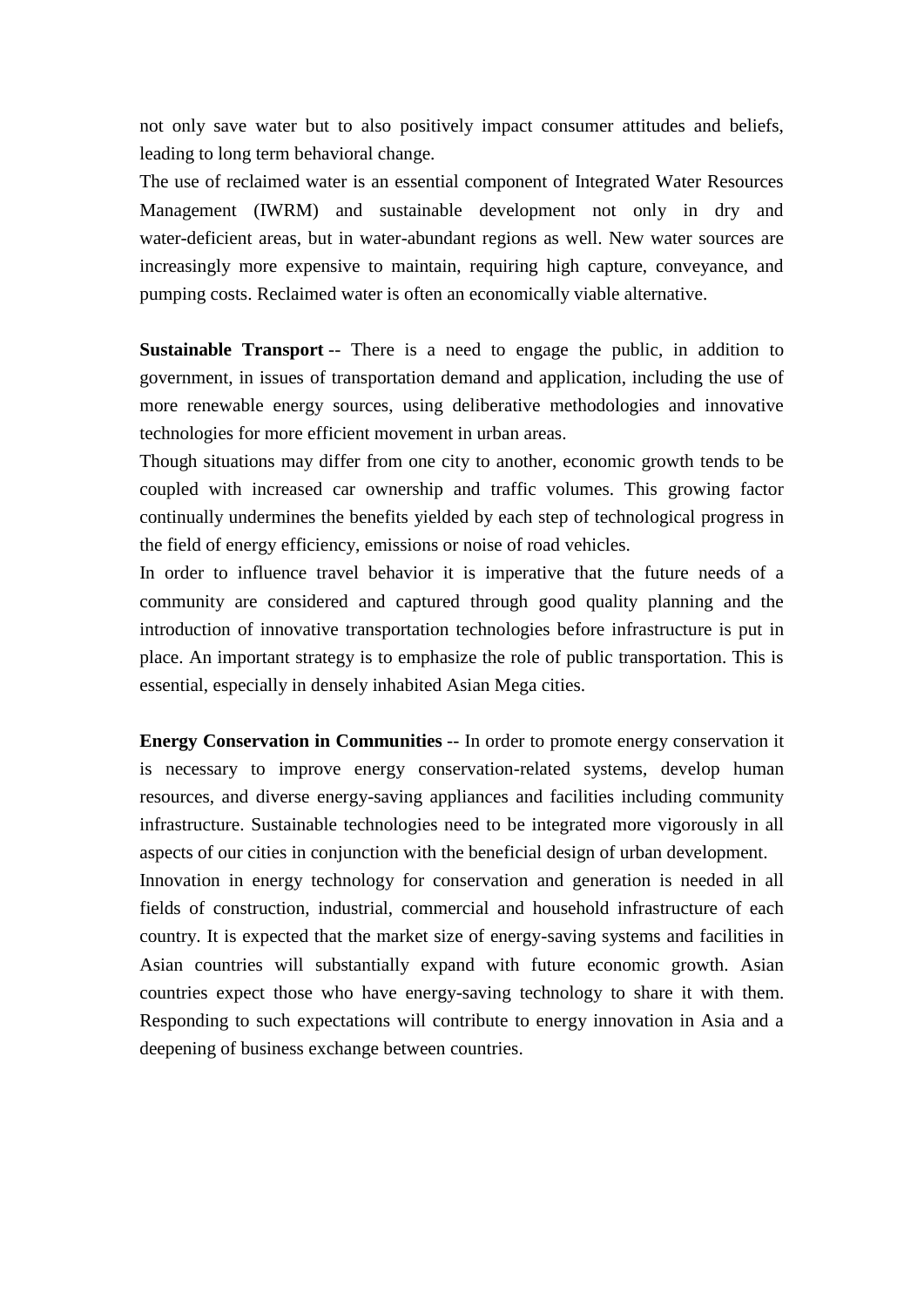| <b>President American Society of Civil Engineers</b>      |
|-----------------------------------------------------------|
| President Chinese Institute of Civil and Hydraulic        |
| Engineers                                                 |
| President Engineers Australia                             |
| President Indonesian Society of Civil and Structural      |
| Engineers                                                 |
| President Institution of Civil Engineers India            |
| President Japan Society of Civil Engineers                |
| <b>President Korean Society of Civil Engineers</b>        |
| <b>President Mongolian Association of Civil Engineers</b> |
| President Philippines Institute of Civil Engineers        |
| Vice President Vietnam Federation of Civil Engineering    |
| <b>Associations</b>                                       |
| Chair Asian Civil Engineering Coordinating Council        |
|                                                           |

# **EA's Code of Ethics adopted on July 28, 2010**

**http://www.engineersaustralia.org.au/shadomx/apps/fms/fmsdownload.cfm?file \_uuid=F0647595-C7FE-7720-EA17-70AC27062E0B&siteName=ieaust**

**As engineering practitioners, we use our knowledge and skills for the benefit of the community to create engineering solutions for a sustainable future. In doing so, we strive to serve the community ahead of other personal or sectional interests.**

Our *Code of Ethics* defines the values and principles that shape the decisions we make in engineering practice. The related Guidelines on Professional Conduct provide a framework for members of Engineers Australia to use when exercising their judgment in the practice of engineering.

As members of Engineers Australia, we commit to practise in accordance with the *Code of Ethics* and accept that we will be held accountable for our conduct under Engineers Australia"s disciplinary regulations.

# **In the course of engineering practice we will:**

# **1. Demonstrate integrity**

- 1.1 Act on the basis of a well-informed conscience
- 1.2 Be honest and trustworthy
- 1.3 Respect the dignity of all persons
- **2. Practise competently**
- 2.1 Maintain and develop knowledge and skills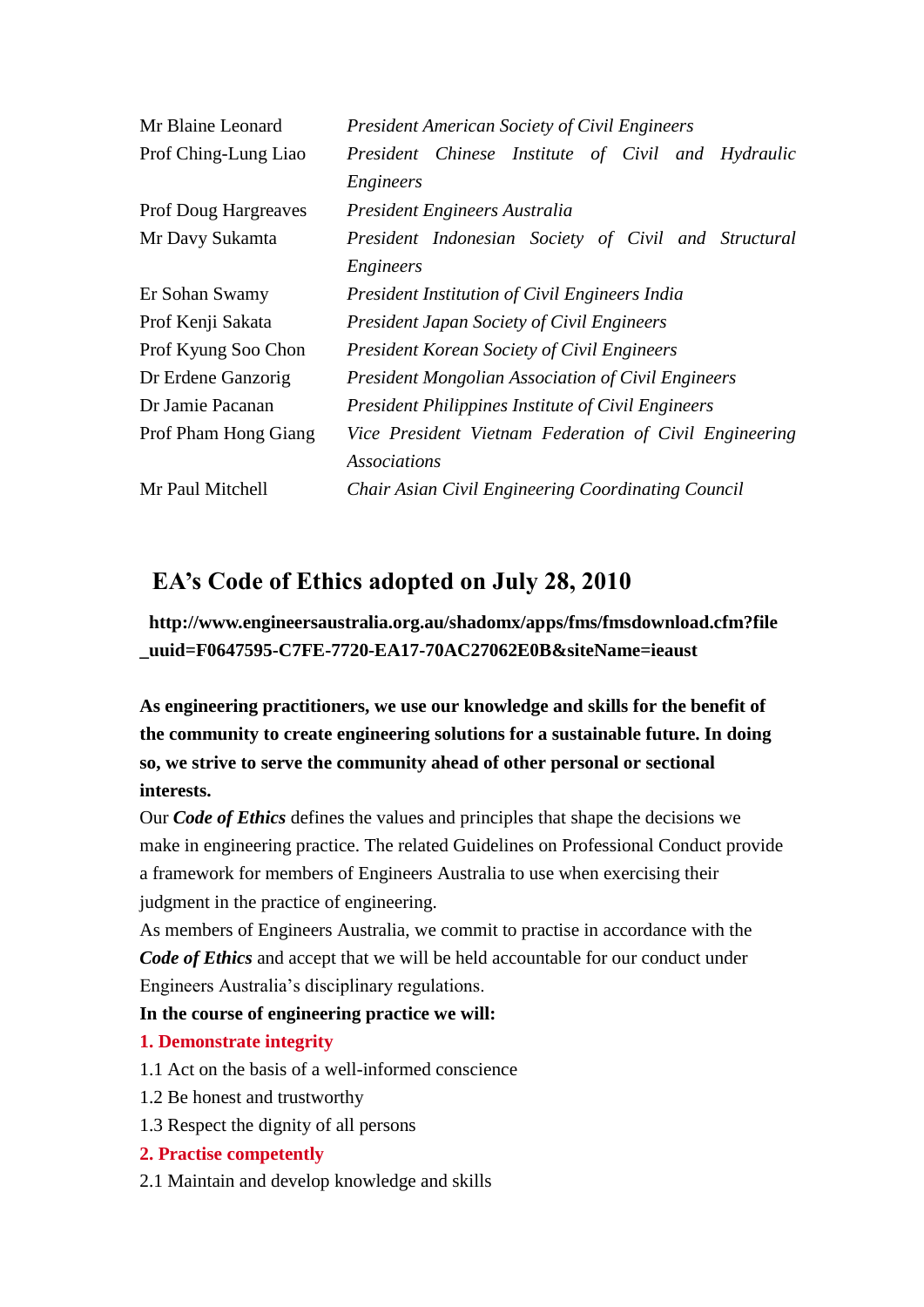- 2.2 Represent areas of competence objectively
- 2.3 Act on the basis of adequate knowledge

# **3. E xercise leadership**

- 3.1 Uphold the reputation and trustworthiness of the practice of engineering
- 3.2 Support and encourage diversity
- 3.3 Communicate honestly and effectively, taking into account the reliance of others on engineering expertise

# **4. Promote sustainability**

- 4.1 Engage responsibly with the community and other stakeholders
- 4.2 Practise engineering to foster the health, safety and wellbeing of the community and the environment

4.3 Balance the needs of the present with the needs of future generations

# The Guidelines on Professional Conduct

**The Guidelines on Professional Conduct provide a framework for members of Engineers Australia to use when exercising their judgment in the practice of engineering.**

The Guidelines are not intended to be, nor should they be interpreted as, a full or exhaustive list of the

situations and circumstances which may comprise compliance and non compliance with the *Code of Ethics.*

If called upon to do so, members are expected to justify any departure from both the provisions and spirit of the Code.

Ethical engineering practice requires judgment, interpretation and balanced decision-making in context.

Engineers Australia recognises that, while our ethical values and principles are enduring, standards of acceptable conduct are not permanently fixed. Community standards and the requirements and aspirations of engineering practice will develop and change over time. Within limits, what constitutes acceptable conduct may also depend on the nature of individual circumstances.

Allegations of non-compliance will be evaluated on a case-by-case basis and administered in accordance with the disciplinary regulations.

# **1. Demonstrate integrity**

### **1.1 Act on the basis of a well-informed conscience**

- a) be discerning and do what you think is right
- b) act impartially and objectively
- c) act appropriately, and in a professional manner, when you perceive something to be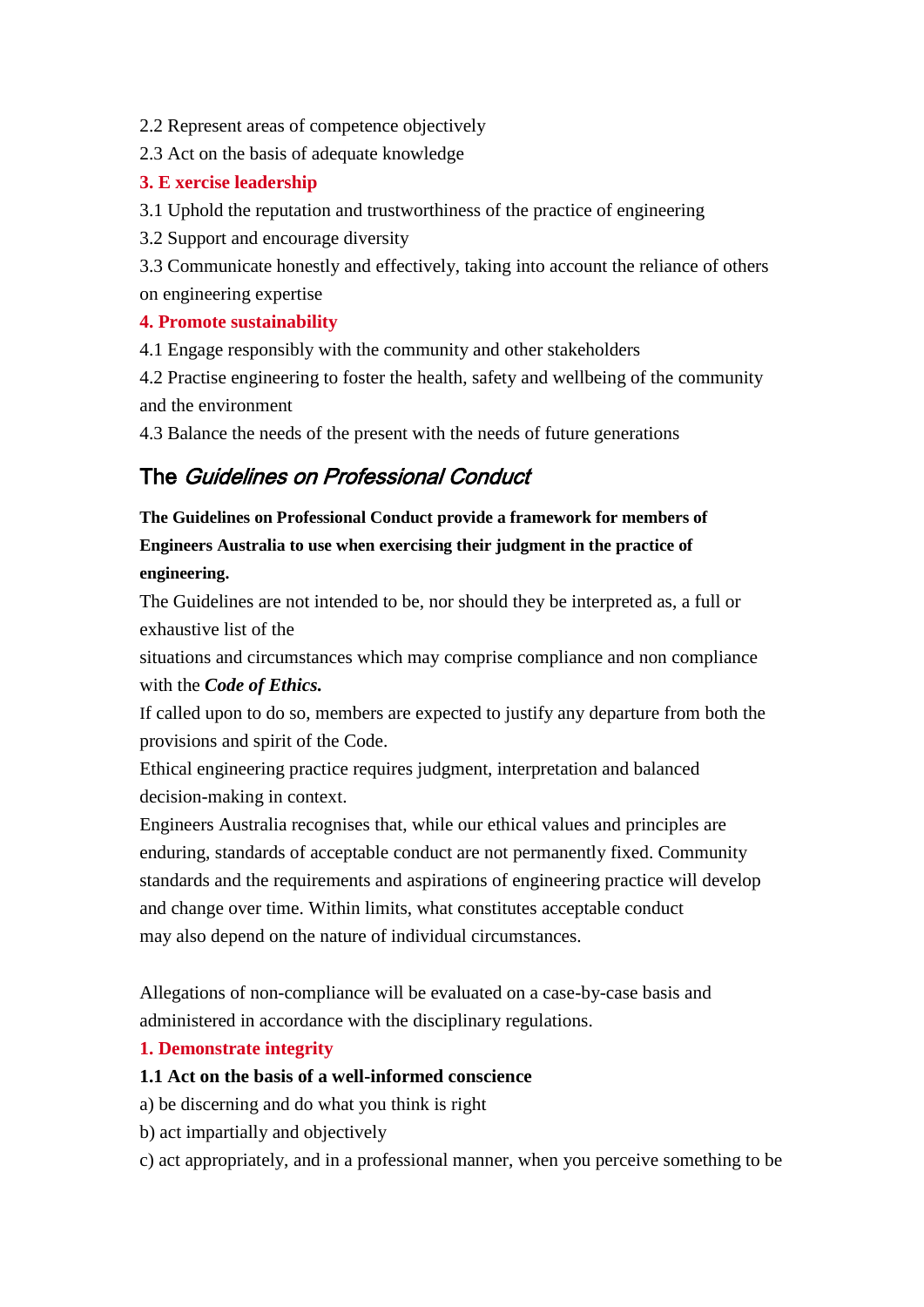### wrong

d) give due weight to all legal, contractual and employment obligations

# **1.2 Be honest and trustworthy**

a) accept, as well as give, honest and fair criticism

b) be prepared to explain your work and reasoning

c) give proper credit to those to whom proper credit is due

d) in managing perceived conflicts of interest, ensure that those conflicts are disclosed to relevant parties

e) respect confidentiality obligations, express or implied

f) do not engage in fraudulent, corrupt, or criminal conduct

# **1.3 Respect the dignity of all persons**

a) treat others with courtesy and without discrimination or harassment

b) apply knowledge and skills without bias in respect of race, religion, gender, age,

sexual orientation,marital or family status, national origin, or mental or physical handicaps

# **2. Practise competently**

# **2.1 Maintain and develop knowledge and skills**

a) continue to develop relevant knowledge and expertise

b) act in a careful and diligent manner

c) seek peer review

d) support the ongoing development of others

# **2.2 Represent areas of competence objectively**

a) practise within areas of competence

b) neither falsify nor misrepresent qualifications, grades of membership, experience or prior responsibilities

# **2.3 Act on the basis of adequate knowledge**

a) practise in accordance with legal and statutory requirements, and with the commonly accepted standards of the day

b) inform employers or clients if a task requires qualifications and experience outside your areas of competence

# **3. Exercise leadership**

# **3.1 Uphold the reputation and trustworthiness of the practice of engineering**

a) advocate and support the extension of ethical practice

b) engage responsibly in public debate and deliberation

# **3.2 Support and encourage diversity**

a) select, and provide opportunities for, all engineering practitioners on the basis of merit

b) promote diversity in engineering leadership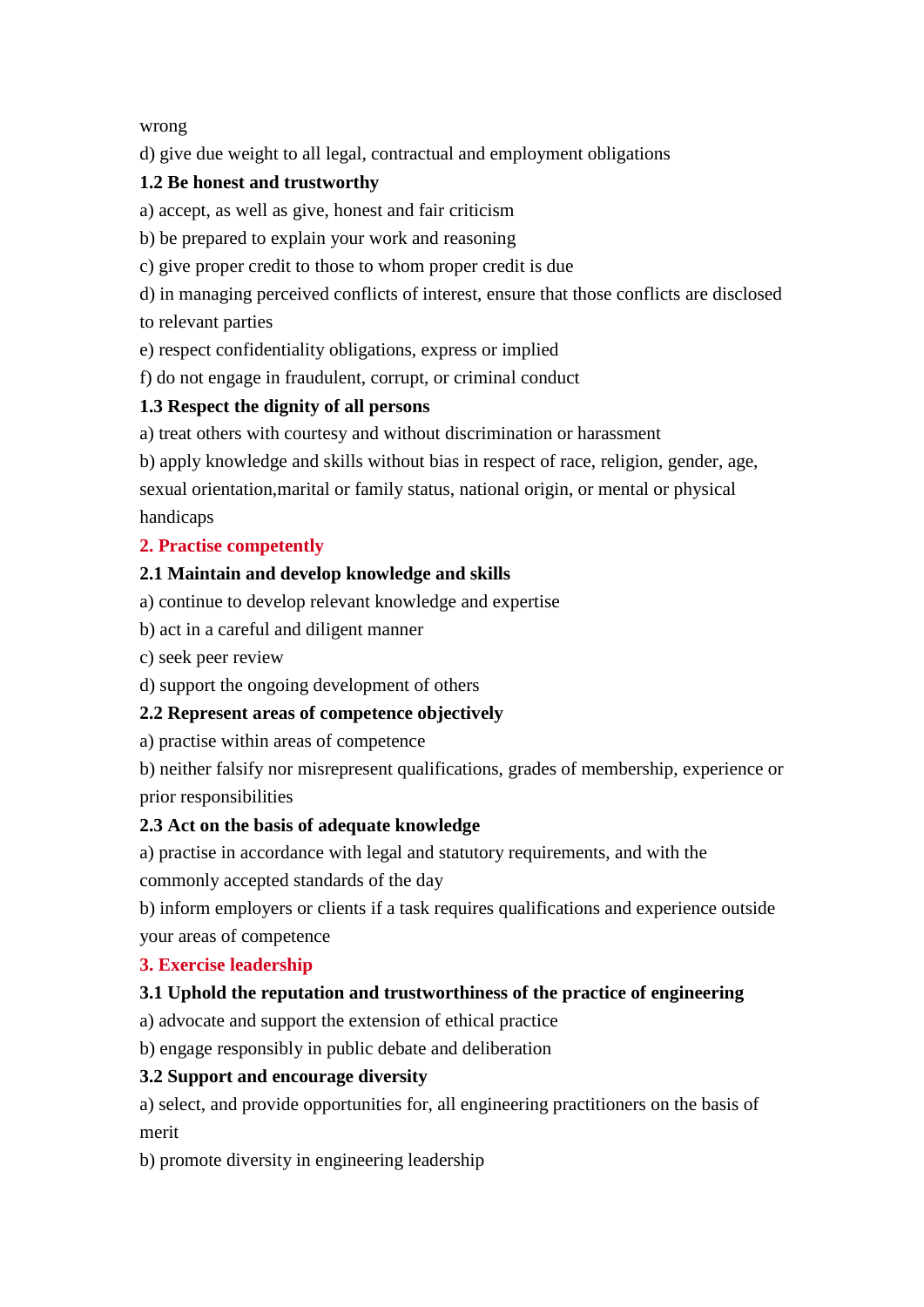# **3.3 Communicate honestly and effectively, taking into account the reliance of others on engineering expertise**

a) provide clear and timely communications on issues such as engineering services, costs, outcomes and risks

# **4. Promote sustainability**

# **4.1 Engage responsibly with the community and other stakeholders**

a) be sensitive to public concerns

b) inform employers or clients of the likely consequences of proposed activities on the community and the environment

c) promote the involvement of all stakeholders and the community in decisions and processes that may impact upon them and the environment

# **4.2 Practise engineering to foster the health, safety and wellbeing of the community and the environment**

a) incorporate social, cultural, health, safety, environmental and economic considerations into the

engineering task

# **4.3 Balance the needs of the present with the needs of future generations**

a) in identifying sustainable outcomes consider all options in terms of their economic, environmental and social consequences

b) aim to deliver outcomes that do not compromise the ability of future life to enjoy the same or better environment, health, wellbeing and safety as currently enjoyed.

# **ENGINEERS AUSTRALIA--SUSTAINABILITY CHARTER**

# **8 August 2010**

Engineers Australia believes that sustainable development is development that meets the needs of the present without compromising the ability of future generations to meet their own needs.

Engineers Australia believes that sustainable development should be at the heart of mainstream policy and administration in all areas of human endeavour. Selectively applying sustainable development principles to some areas but not to others is inappropriate. Similarly, sustainable development is about the balance between economic, social and environmental considerations. While from time to time, one of these elements may require additional attention to ensure that balance is achieved; persistent favouring of one element over the others is not sustainable development.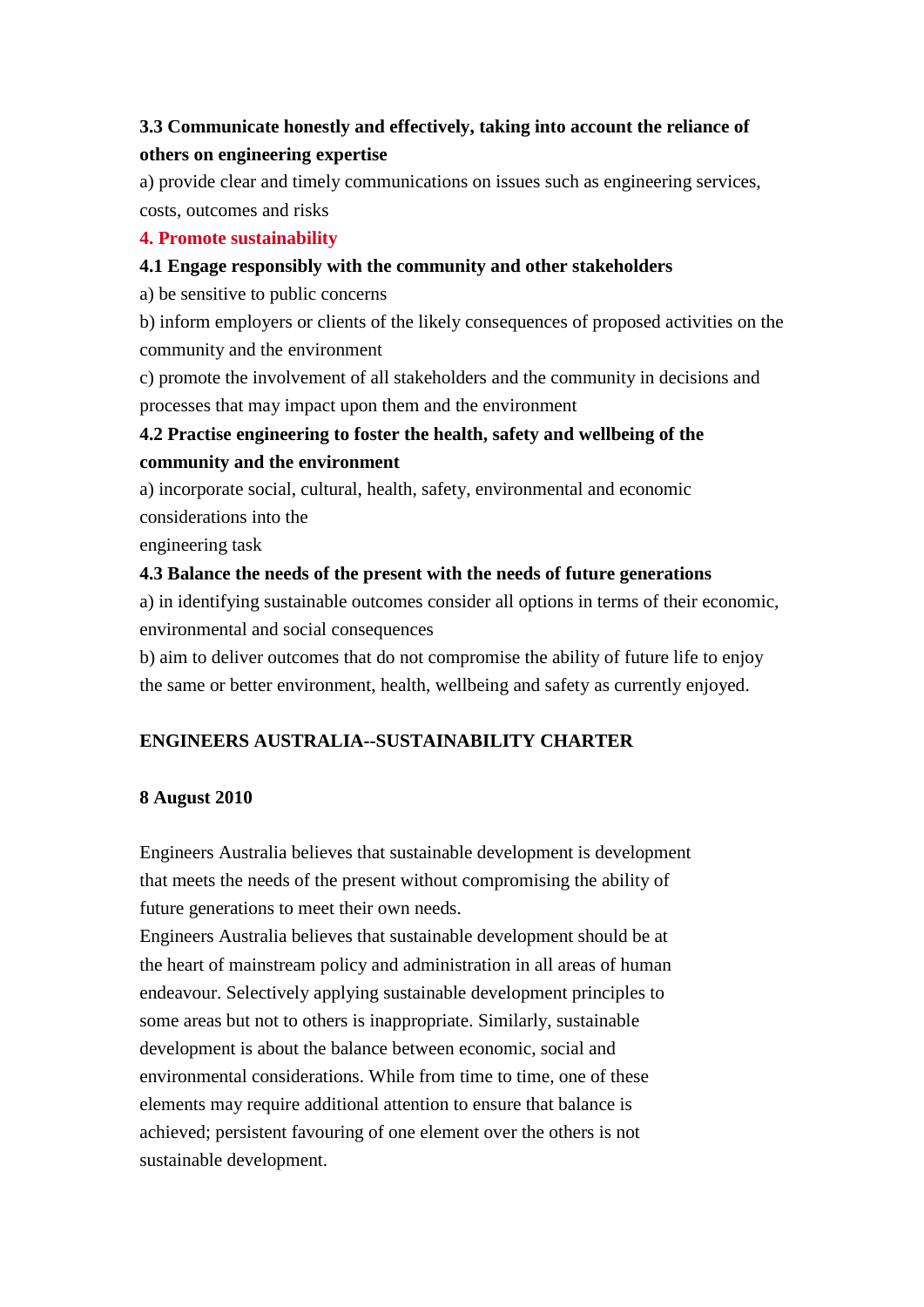Engineers Australia believes that achieving sustainable development requires a fundamental change in the way that resources are used and in the way that social decisions are made. Accordingly, change will require time and a transitional process towards an aspirational outcome. This means that the process for achieving sustainable development becomes as important as the outcomes themselves. Regular reporting of progress towards sustainability outcomes is vital and should be conducted openly and transparently.

Engineers Australia does not accept its sustainable development policy means accepting major disruption to life in general and to the economy. There are sound economic underpinnings for sustainable development which show that disruptions and economic and social damage are more likely to occur when externalities are ignored, rather than internalised. Engineers Australia favours the application of market principles to ensure the most appropriate allocation of resources, providing externalities and subsidies are properly addressed. Market mechanisms will in some circumstances be inappropriate.

Objectives for Sustainable Development

Development should enhance individual and collective well-being while maintaining the viability of the planet.

Development should ensure equity within the present generation as well as for future generations.

Development issues and problems should be solved holistically and proactively.

Realisation of these Aspirational Objectives

Sustainable development requires balanced improvement across economic, social and environmental objectives in an integrated short term and long term decision making process.

In circumstances where scientific information is incomplete, the precautionary principle and risk management practices should be used to ensure irreversible consequences are avoided and not passed on to future generations.

Renewable resources should be utilised within the limits of natural regeneration and non-renewable resource use should be limited to levels which can be offset by substitution with renewable sources or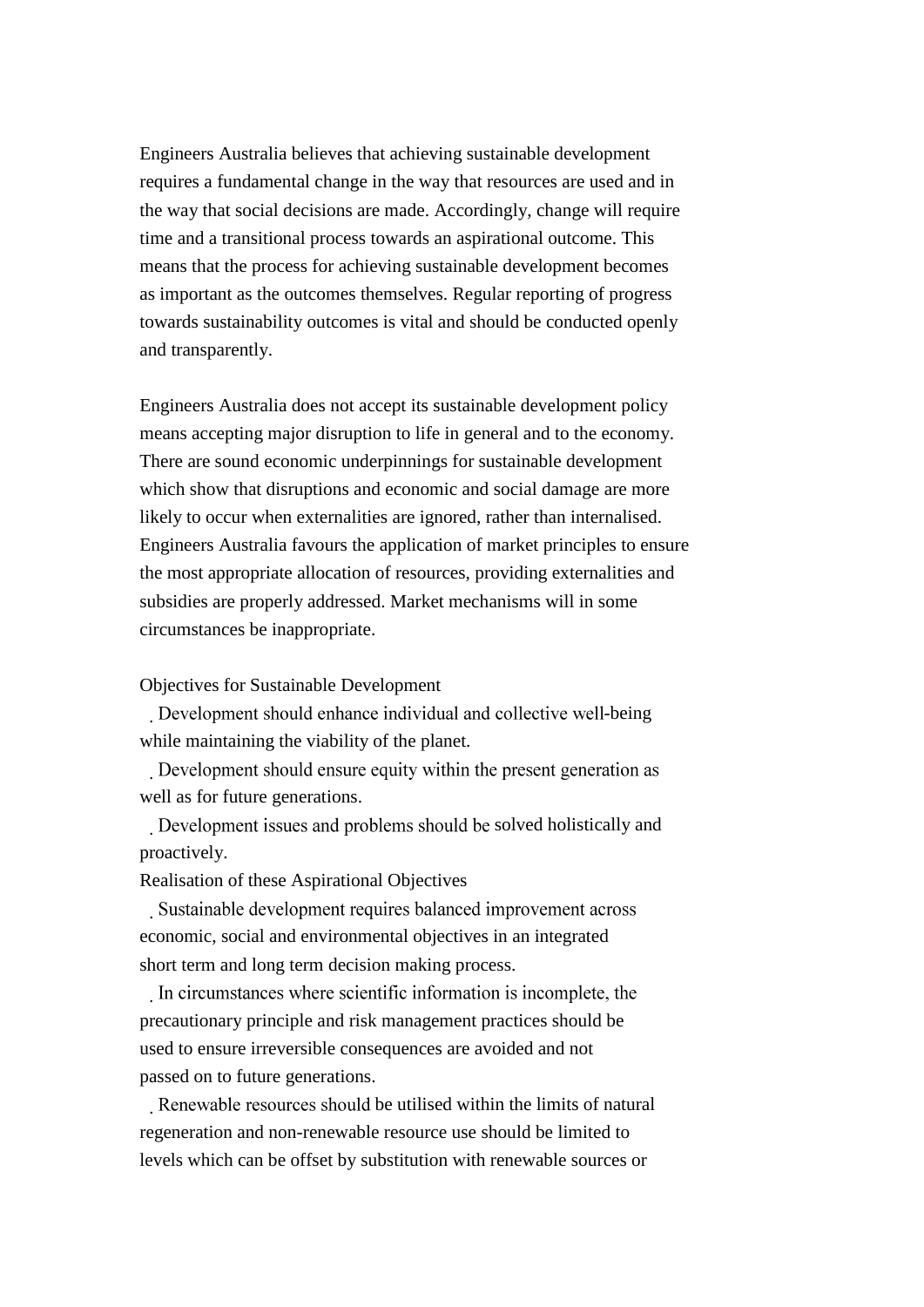other forms of capital.

The release of hazardous or polluting substances to the environment should be limited by the capacity of the environment to assimilate them and in all instances such releases should be fully costed and attributed.

A strong, diversified and internationally competitive economy provides the basis for Australian participation in the global movement towards sustainable development.

Adjustment towards sustainability requires competitive neutrality in the Australian and international economies. Achieving competitive neutrality is already a major feature of Australian competition policy but has not been applied uniformly in all situations resulting in unsustainable outcomes. A precondition for sustainable development is that such implied subsidies are removed.

Policy, program and project solutions should be needs-based and

# **HAKI**

National Environment and Health Action Plans

A National Strategy for Sustainable Development-Agenda 21 Indonesia

### Table Of Contents

http://www.searo.who.int/en/Section23/Section1318/Section1792.htm National Environmental Action Plan (1998-2001)

- [Cover](http://www.searo.who.int/LinkFiles/National_Environment_&_Health_Action_Plan_cover.pdf) à.
- [Message from The State Minister for the Environment of the republic of Indonesia](http://www.searo.who.int/LinkFiles/National_Environment_&_Health_Action_Plan_mestatemnstr.pdf) à.
- [Message from The National Representative of the United Nations Development](http://www.searo.who.int/LinkFiles/National_Environment_&_Health_Action_Plan_mesrestrepreun.pdf)  à.

### [Program](http://www.searo.who.int/LinkFiles/National_Environment_&_Health_Action_Plan_mesrestrepreun.pdf)

- **[Contents](http://www.searo.who.int/LinkFiles/National_Environment_&_Health_Action_Plan_toc.pdf)**  $\mathbf{r}_\mathrm{f}$
- [Introduction](http://www.searo.who.int/LinkFiles/National_Environment_&_Health_Action_Plan_intro.pdf) ×.
- Section I: Human Services
- [Preamble](http://www.searo.who.int/LinkFiles/National_Environment_&_Health_Action_Plan_preamblesec1.pdf) b.
- [Poverty Alleviation](http://www.searo.who.int/LinkFiles/National_Environment_&_Health_Action_Plan_sec1a.pdf)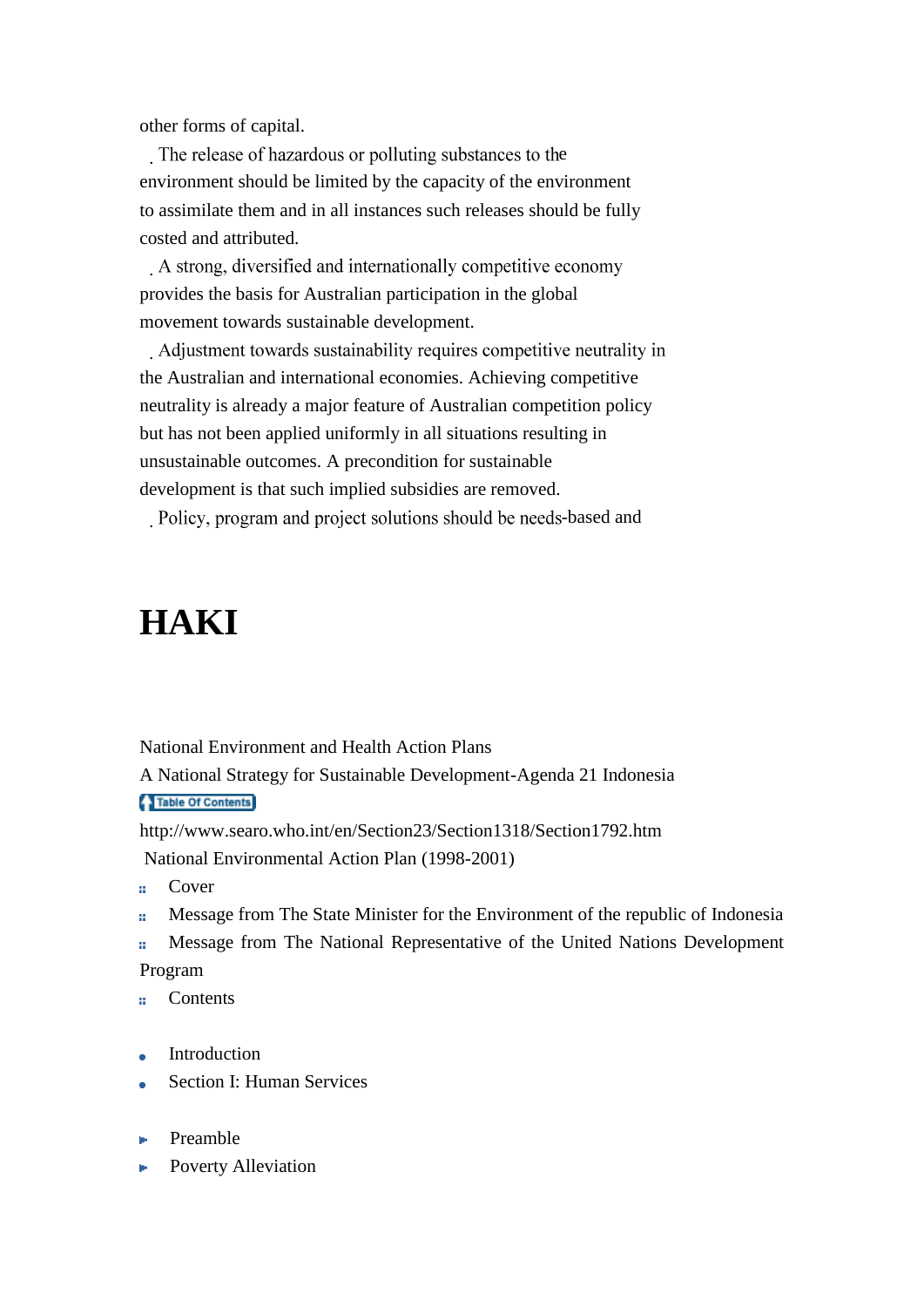- Consumption patterns þ.
- Population Dynamics p.
- [Managing and promoting human health](http://www.searo.who.int/LinkFiles/National_Environment_&_Health_Action_Plan_sec1d.pdf) p.
- p. Promoting human settlement development
- Global Trade, Economic Instruments and Environmental Accounting **Inc.**
- Section II: Waste Management  $\bullet$
- $\blacktriangleright$  [Preamble](http://www.searo.who.int/LinkFiles/National_Environment_&_Health_Action_Plan_sec2a.pdf)
- [Atmospheric Protection](http://www.searo.who.int/LinkFiles/National_Environment_&_Health_Action_Plan_sec2b.pdf) b.
- Toxic Chemical Management m.
- Hazardous (B-3) Waste Management p.
- Radioactive Waste Management g.
- Liquid and Solid Waste Management **Inc.**
- o. Section III: Land Resource Management
- [Preamble](http://www.searo.who.int/LinkFiles/National_Environment_&_Health_Action_Plan_sec3a.pdf) p.
- **[Land Resource Planning](http://www.searo.who.int/LinkFiles/National_Environment_&_Health_Action_Plan_sec3b.pdf)**
- Forest Management **Burney**
- Sustainable Agriculture and Rural Development ъ.
- Water Resource Management
- Section IV: Natural Resource Management  $\bullet$
- in 19 [Preamble](http://www.searo.who.int/LinkFiles/National_Environment_&_Health_Action_Plan_sec4a.pdf)
- [Biodiversity conservation](http://www.searo.who.int/LinkFiles/National_Environment_&_Health_Action_Plan_sec4b.pdf)
- Managing and promoting biotechnology m.
- Integrated management and sustainable development of coastal and marine areas b.
- Acknowledgements ă.

# **United Nations Development Programme-Indonesia**

<http://www.undp.or.id/programme/environment/>

# **CLIMATE CHANGE AND SUSTAINABLE DEVELOPMENT**

UNDP is supporting Indonesia in maintaining and managing the country"s rich environment, including Indonesia"s vast marine and terrestrial biodiversity and energy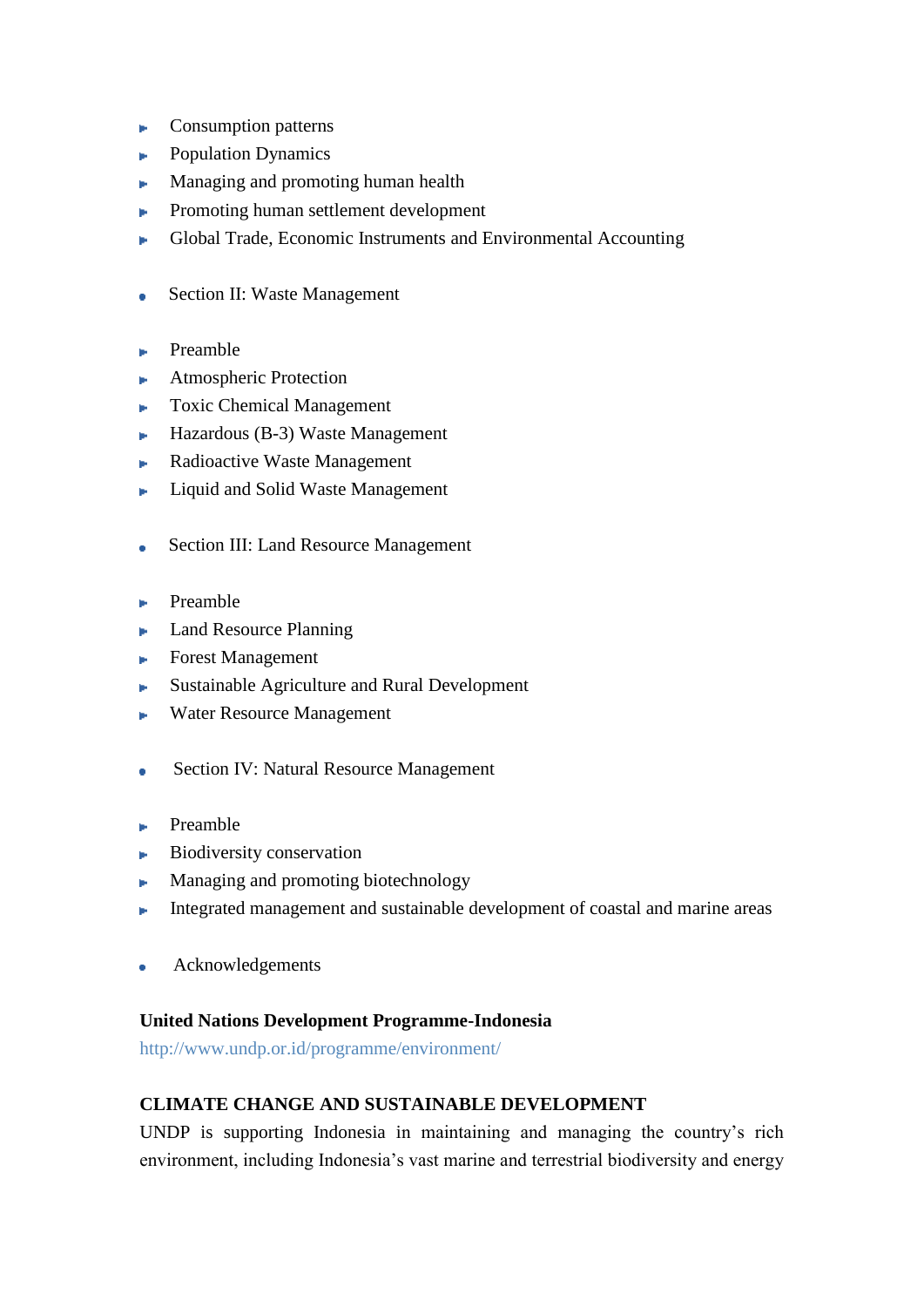resources. UNDP is working for a sustainable environment and development policy, which integrates climate change concerns and at the same time provides poverty reduction and human development.

Climate change is a reality and urgent actions on climate change adaptation and mitigation are required. With an over 80,000 km long cost line and 17,000 islands, many people in Indonesia are depending on climate sensitive sectors such as agriculture, forestry and coastal community economies. Consequently, Indonesia is especially vulnerable to climate change, with the severe impacts of a changing climate already being felt in various parts of the country. Unreasonably, it is the poor and vulnerable communities that are being hardest hit by the changing climate. As a result, climate change is directly threatening Indonesia"s recent achievements on poverty reduction and other Millennium Development Goals (MDGs).

In addition to being strongly affected by climate change, Indonesia is also one of the world"s largest emitters of Green House Gasses (GHGs), thus contributing significantly to climate change. Indonesia's largest emissions originate from deforestation and land degradation and conversion. In addition to causing climate change, these practices threaten livelihoods, biodiversity, peace and stability.

Given the implications of climate change for Indonesia and vice versa, the Indonesia UNDP Country Office considers climate change a top priority issue. Concrete climate change action is required if the Government is going to reach Indonesia"s ambitious emission reduction targets. UNDP is therefore engaging closely with the Government to pursue climate change adaptation and mitigation in the context of an environmentally sound and sustainable development framework.

[Advocacy, Policy Support and Financial Mechanisms on Climate Change](http://www.undp.or.id/programme/environment/) 

[UNDP is working through national and local policy support, piloting and advocacy](http://www.undp.or.id/programme/environment/)  [work on the grassroot level, as well as financial mechanisms, for both mitigation and](http://www.undp.or.id/programme/environment/)  [adaptation to climate change in Indonesia.](http://www.undp.or.id/programme/environment/)

### Second National Communication to the UNFCCC

UNDP supports the Government of Indonesia in preparing the Second National Communication (SNC) to the UN Framework Convention on Climate Change (UNFCCC). The SNC is a highly strategic document, including how the Government can reduce Indonesia"s GHG emissions with 26% by 2020, as announced by the President as well as a full assessment of national programs for mitigation and adaptation to climate change. UNDP is facilitating a sound consultation process, in addition to ensuring that GHG emissions from each key sector are documented and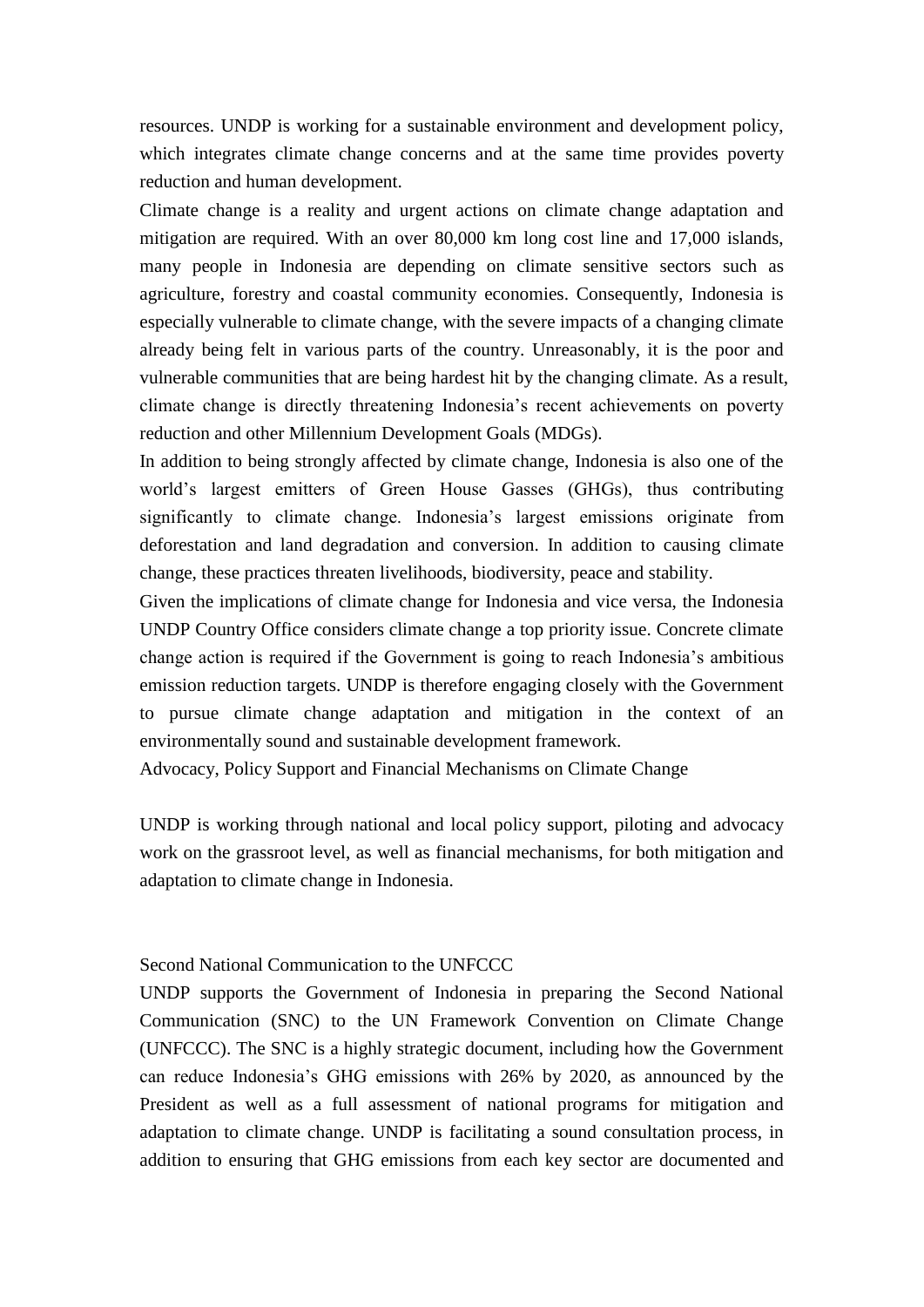agreed upon. The SNC report was launched during the National Dialogue on Climate Change on the 23rd of November 2009.

### **UN-REDD: Reducing Emissions from Deforestation**

Indonesia holds the world"s third largest tropical rainforest, but has the world"s second largest deforestation rate. In fact, approximately 70% of Indonesia's GHG emissions are related to land degradation, inappropriate land uses, and land conversion. UNDP is therefore assisting Indonesia in preparing for large scale reduction of GHG emissions through the UN Collaborative Programme on Reducing Emissions from Deforestation and Forest Degradation in Developing Countries (UN-REDD Programme). UN-REDD is a collaboration initiative between FAO, UNDP and UNEP, funded by Norway, aiming to assist tropical forest countries in establishing a fair, equitable and transparent regime for reducing emissions from deforestation and forest degradation. Core initiatives include national and local capacity and consensus building on the REDD architecture and establishment of Measurement, Assessment, Reporting and Verification system.

### **Building local capacity for climate change adaptation**

One example of UNDPs local climate change work is UNDPs focus on the vulnerable Aceh province. UNDP will, in cooperation with the International Centre for Aceh and Indian Ocean Studies (ICAIOS) and supported by the Ford Foundation, train local researchers in the Indonesian province of Aceh to become experts on climate risk management, including adaptation and mitigation in relation to poverty. This thorough training will enable the researchers to provide information and policy advice on climate change and poverty to the local government, as well as map the future challenges of Aceh in relation to these issues. The aim is to strengthen the local government"s capacity to develop environmentally sound and sustainable policies in a changing climate.

### **Indonesia Climate Change Trust Fund (ICCTF)**

Effective financial mechanisms are critical in order to attract resources on climate change mitigation and adaptation. Indonesia is currently in the process of operationalizing the "Indonesia Climate Change Trust Fund" (ICCTF), a Multi-Donor Trust Fund (MDTF) intended to fund climate change initiatives in Indonesia. The ICCTF is, in fact, the first nationally owned, led and administered MDTF in Indonesia. UNDP has been appointed as the transitional fund manager for ICCTF, and assists the Government in the operationalization of the fund. Several donors are already committed to contribute to ICCTF, such as DFID, AusAID, Norway and the US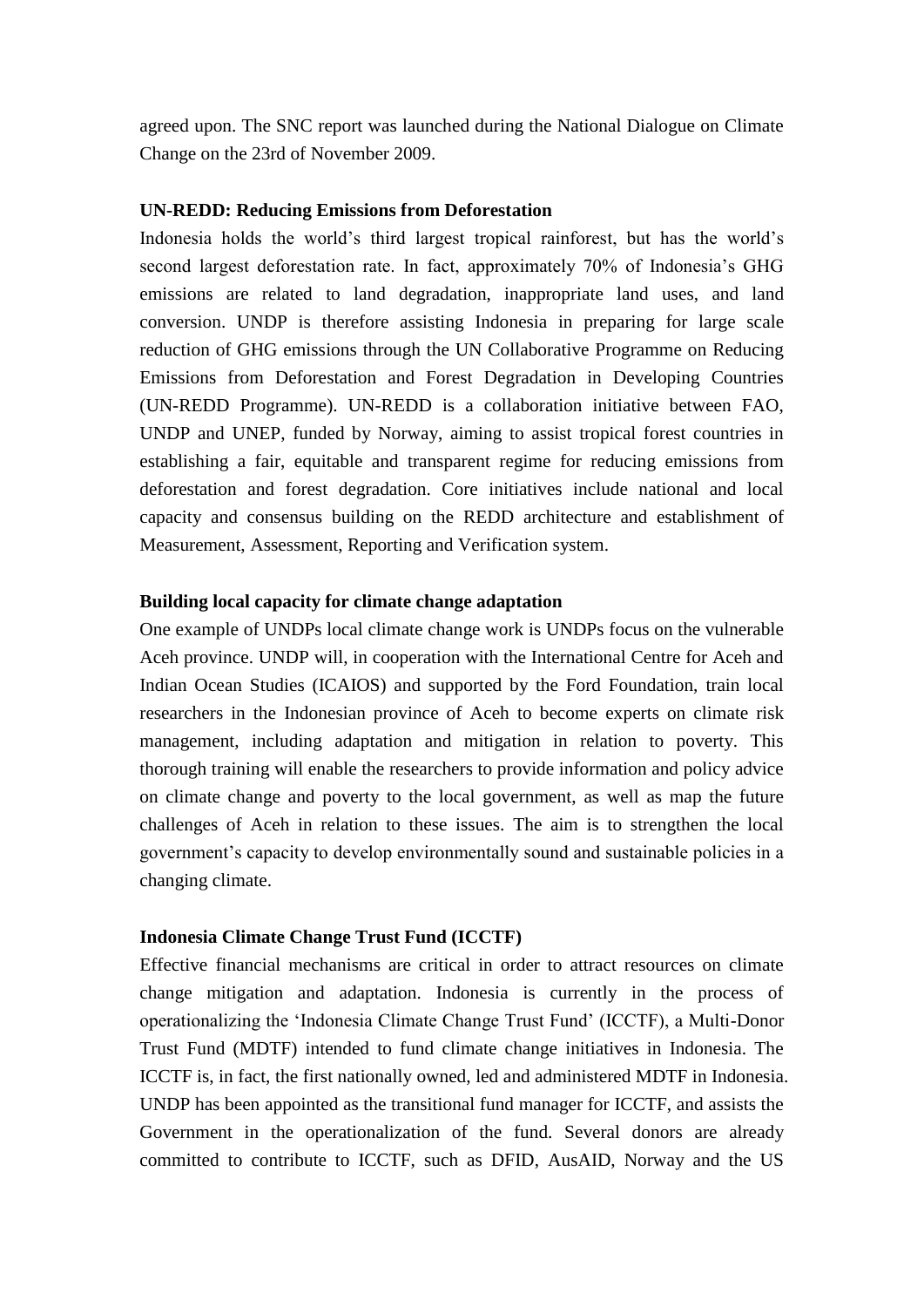Department of Energy. Please see the ICCTF website for further details: <http://www.icctf.org/>

### **Climate benefits through Ozone Layer Protection**

UNDP has been the lead agency in assisting Indonesia in ratifying and implementing the Montreal Protocol, which concerns the reduction and phasing out of substances that both threaten the ozone layer and/or cause climate change. The aim of an elimination of chlorofluorocarbons (CFCs) is particularly important, and notably the Government of Indonesia banned all CFC imports from January 2008. The reduction and phasing out of hazardous and toxic substances from industrial pollution is an equally important aim. UNDP is additionally on track to generate large scale GHG emission reductions from the private sector with over 300 private companies involved in the Montreal Protocol project. UNDP has together with UNIDO and the World Bank reduced approximately 50 000 000 CO2 equivalent (GWP tons) emissions since 2003. In the future, the project will reduce approximately 4000 MT Hydrofluorocarbons (HCFCs), substances that can damage the ozone layer and cause climate change.

### **[Sustainable Energy](http://www.undp.or.id/programme/environment/)**

[In 2008, the electrifcation rate in Indonesia was only 65% in average among](http://www.undp.or.id/programme/environment/)  [provinces, making access to new energy an important development goal. It](http://www.undp.or.id/programme/environment/) is however [crucial that the new energy is sustainable, meaning that it is clean and renewable, in](http://www.undp.or.id/programme/environment/)  [order to address both mitigation and adaptation to climate change.](http://www.undp.or.id/programme/environment/)

#### **Rural development with renewable energy**

UNDP is, in cooperation with the Indonesian Government, implementing a number of community managed climate friendly microhydro power projects throughout Indonesia. The aim is to promote increased use of microhydro technology in both small-medium enterprises and community-based applications. Sites across remote Indonesia are being particularly addressed in order to improve rural electrification and local livelihoods. Until October 2009, the project had trained 344 microhydro stakeholders national-wide thus stimulating further implementation of new microhydro power plants, such as provincial government's plan to install 200 microhydro in East Java. To date, the project has been able to reduce 280 ktons CO2eq out of 304 ktonnes CO2eq as targeted by the end of next year.

#### **'SWITCH to BIOGAS'**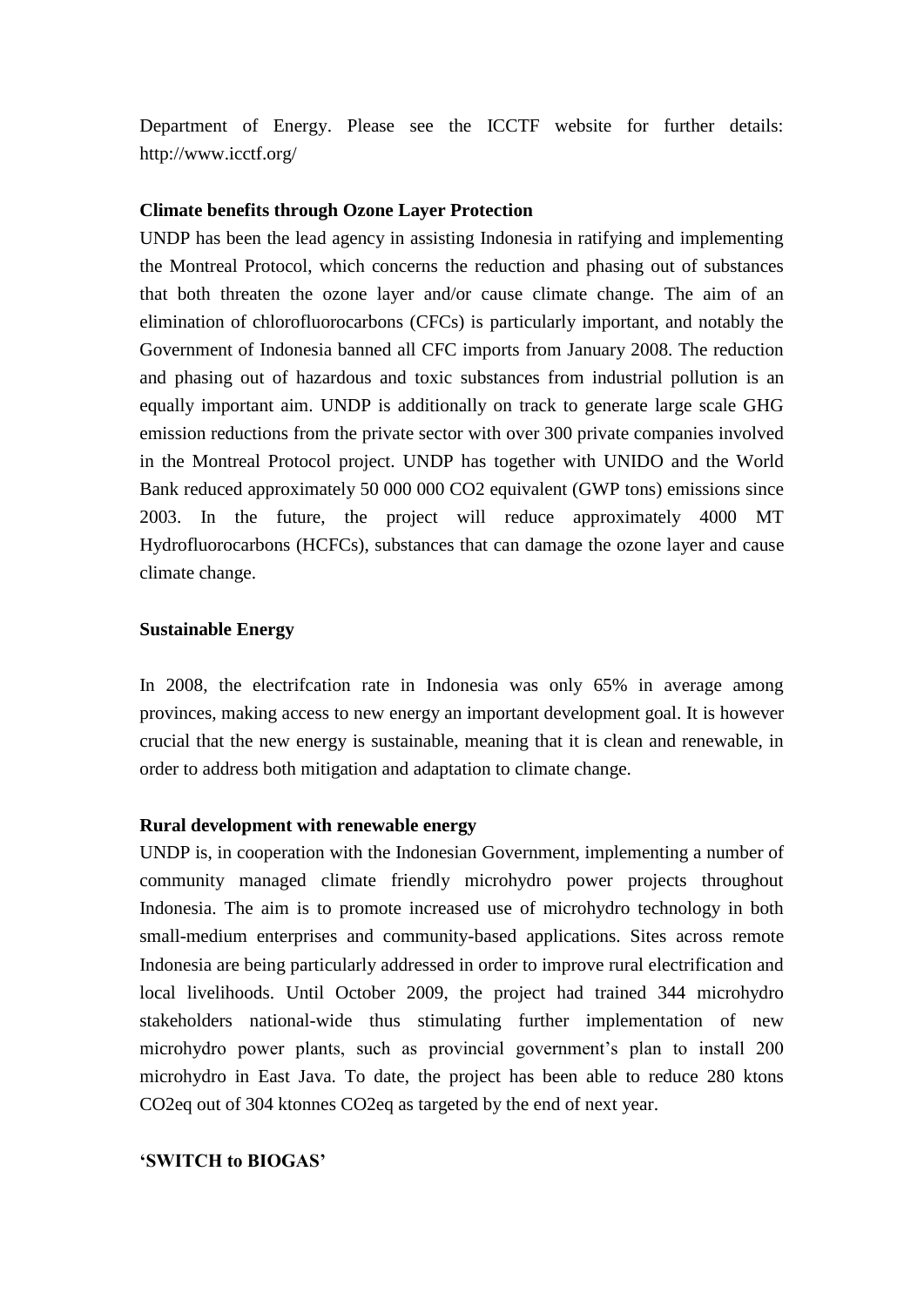Dairy farming has acted as a lift out of poverty for many farmers in East Java. However, current practices of dealing with dairy cattle manure is a significant source of methane emissions, contributing to climate change. UNDPs biogas project aims to improve technology and accessibility of biogas units and sludge management, especially for small-scale farmers. UNDP will develop and test sustainable and durable biogas units together with improved sludge management in pilot provinces. A pro-poor financing scheme for biogas will further be developed through broad stakeholder participation. This will provide villagers with affordable renewable energy while reducing GHG emissions and improving environmental practices. Furthermore, climate change adaptation is an integrated part of the project.

### **Sustainable Energy**

In 2008, the electrification rate in Indonesia was only 65% in average among provinces, making access to new energy an important development goal. It is however crucial that the new energy is sustainable, meaning that it is clean and renewable, in order to address both mitigation and adaptation to climate change.

### **Energy Efficiency Standards and Labeling**

A recent regional initiative for sustainable energy use is the BRESL programme, aiming to enable consumers to easily identify energy efficient household appliances through a national labeling scheme. Since Indonesia has no existing consumer oriented guidance or labeling on energy efficient appliances, UNDP is assisting the Government to set up a standardization and labeling programme, so that consumers can easily choose energy efficient home appliances. Overall, the BRESL regional project will reduce carbon emissions by an estimated 23.4 million metric tons (MMT) per year by the end of the project.

### **Reducing CO2 emissions by effective Micro turbine Co-generation Technology**

Indonesia"s new national energy policy encourages increased use of the country"s vast natural gas resources. UNDP is in this context working on the MCTAP (Micro turbine Co-generation Technology Application Programme) programme, which is promoting the utilization of natural gas based power generation, together with co-generation technology. Micro turbines generate electricity with only 65 percent of the CO2 emissions of a conventional system. UNDP is therefore assisting Indonesia in promoting co-generation technology for small to medium sized industries. By the end of the project, MCTAP targets to stimulate 200 MW microturbine cogeneration installations, which means saving 3,20 BOE of energy and reducing 1.5 million tones CO2eq.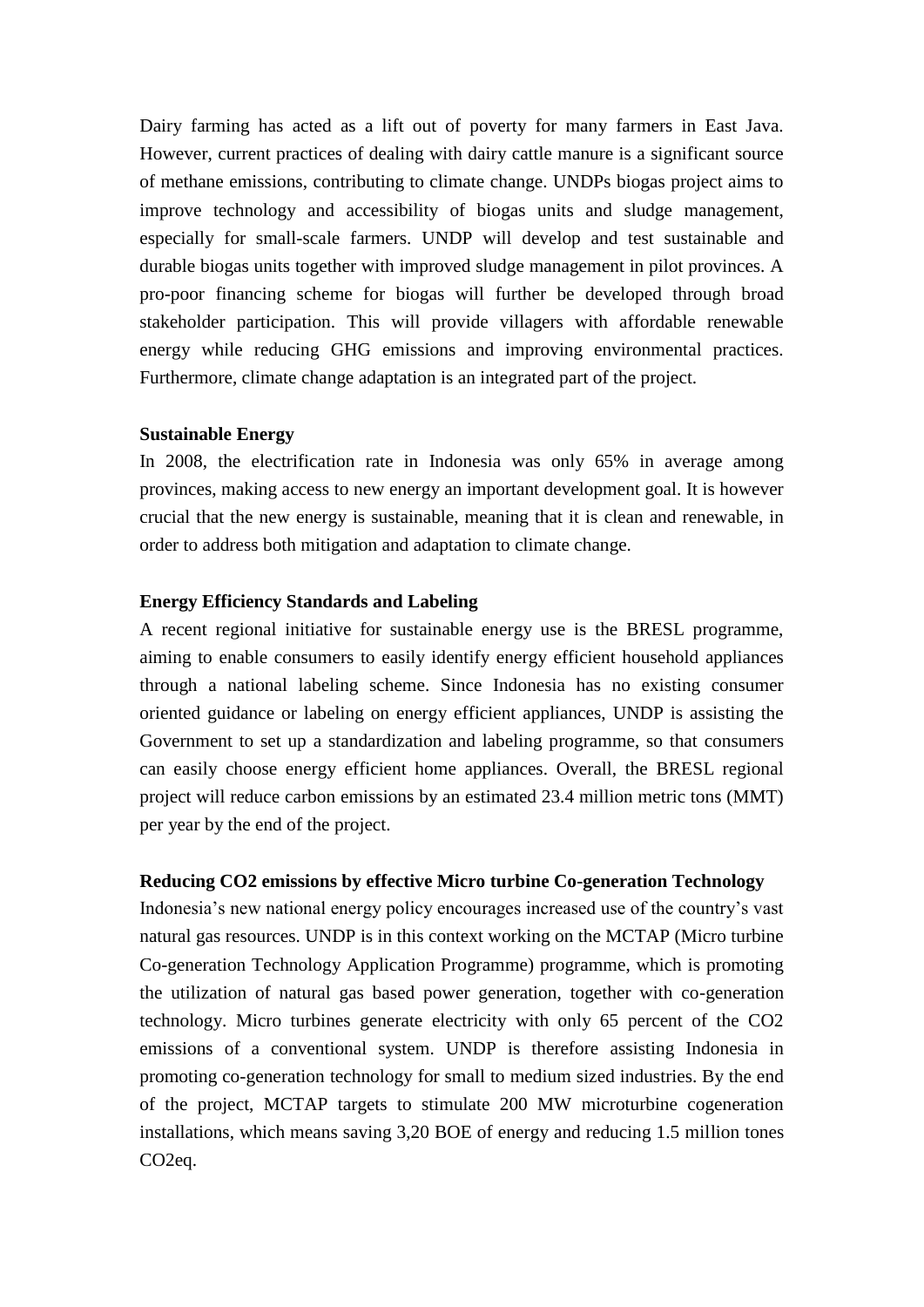### **[Sustainable Natural Resource Management](http://www.undp.or.id/programme/environment/)**

[Finally, capacitating communities and local governments to manage natural resources](http://www.undp.or.id/programme/environment/)  [in an efcient and equitable manner greatly increases the resilience of the poor against](http://www.undp.or.id/programme/environment/)  [the potential efects of climate change.](http://www.undp.or.id/programme/environment/)

Helping the climate through strengthening community-based forest and watershed management.

This project is designed to enhance and upscale the Government's programmes on Community-Based Forest and Watershed Management. UNDP is working to improve forest conditions and degraded land, thus contributing significantly to climate change mitigation, while empowering community involvement in forest and watershed management. This is done by addressing the inequitable distribution of benefits from forest resources and by developing models of community based watershed management. The initiative will take place in six provinces in Sumatra, Java, Sulawesi, Lombok and the Timor islands. The most successful management models and practices will later be replicated in other areas.

### **Reducing CO2 emissions through sustainable local resource management**

UNDP is through the GEF Small Grants Programme assisting local communities to play a leading role in finding local solutions to sustainable natural resource management. Community-generated knowledge, which can provide innovative approaches to environmental conservation, is now filtering up to policy makers, helping to strengthen national efforts to promote sustainable development. Support to community-based freshwater, coastal and marine resource restoration and management, and assistance to community-based renewable energy projects are particularly important parts of the project. UNDP Indonesia has through this initiative supported more than 30 projects related to climate change.

# **Developing a sustainable mangement of marine resources in a context of climate change**

The tropical Arafura and Timor Seas (ATS) is a region extremely rich in marine resources, being part of the Coral Triangle zone considered to have the highest marine biodiversity in the world. The region sustains several valuable transboundary fish stocks that provide livelihoods for millions of people in the region. A serious decline of the marine environment in the ATS region is however taking place, primarily as a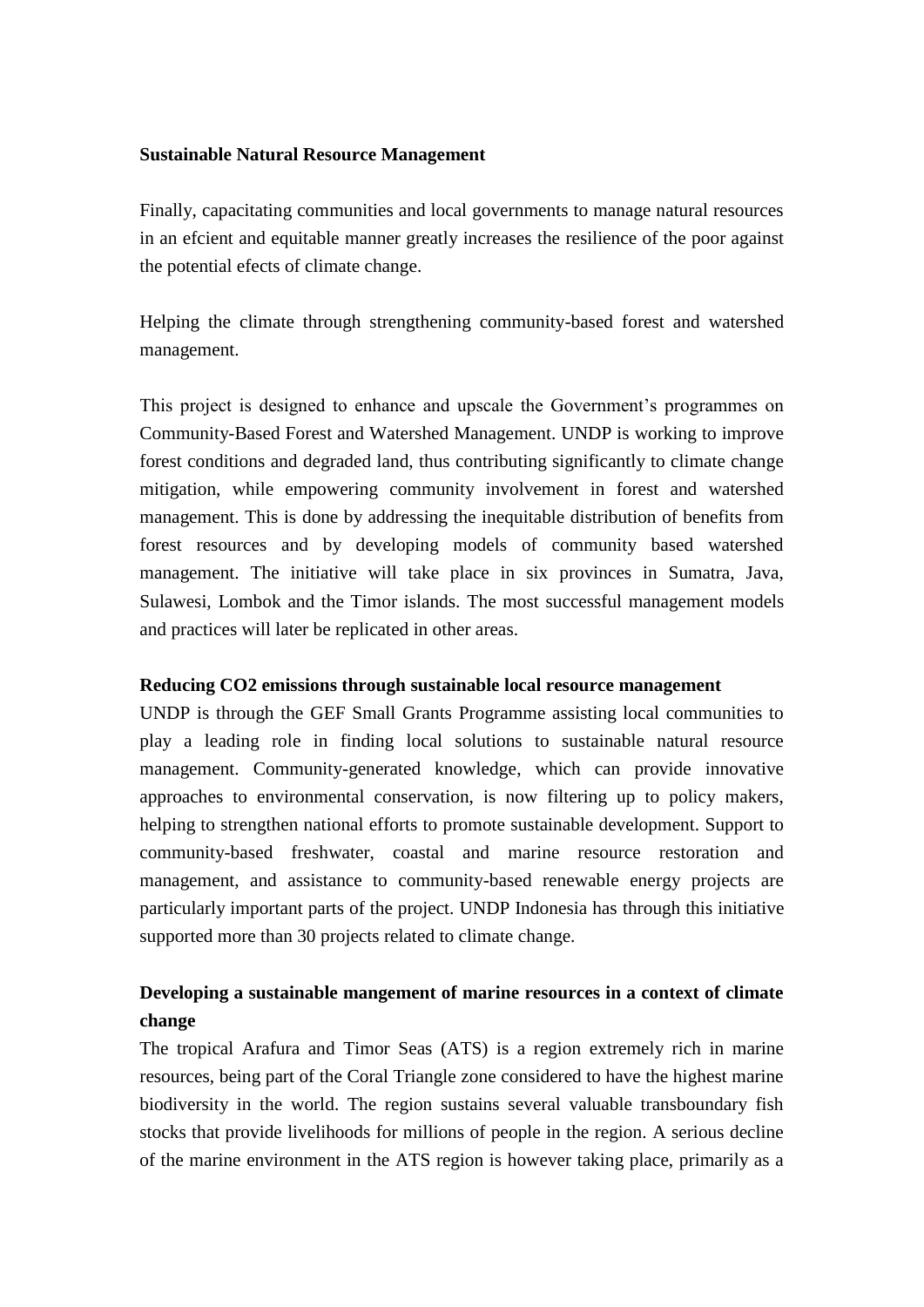result of overexploitation of fisheries, in addition to climatic stress. As the ocean resources are crucial for development of Indonesia, UNDP contributed substantially to the World Ocean Conference (WOC) held in Manado in May 2009. Resulting in the Manado Ocean Declaration, WOC agreed to push ocean issues at the agenda of the COP15 in Copenhagen. UNDP is through this project assisting the development of an integrated, cooperative, sustainable, ecosystem-based management of the marine resources shared by all the countries in the ATS region. The project is an important initiative in the work of linking a sustainable management of the marine resources to mitigation and adaptation to climate change.

### **Mangroves for the Future (MFF)**

Mangroves are considered as important 'forests' in coastal areas, providing livelihoods and anti erosion eco-services. However, over 80 % of Indonesia"s mangrove forest are believed to be severely degraded. The MFF uses mangroves as the flagship species but works to conserve and improve all types of natural coastal ecosystems. This project is a unique multi-partner initiative to promote investment in coastal ecosystem conservation and restoration. Moreover, mangrove forest planting and conservation contribute to climate change mitigation, while building community resilience to natural disasters and adaptive coastal management is directly related to addressing climate change adaptation needs.

# **Promoting Community Livelihoods through Sustainable and Integrated Management of the Mahakam Delta**

The unsustainable and rapid conversion of mangroves to shrimp ponds/farms has caused large scale degradation in the Mahakam Delta region in Kalimantan. The high dependence of the local economy on unsustainable shrimp farming is problematic on various fronts including biodiversity loss and water pollution, but particularly worrying are the potential adverse effects of climate change. Specific project activities include: (a) Advocating for reduced pollution and contamination of the Mahakam Delta, (b) Helping communities to find safe and sustainable Mahakam Delta resource management solutions, (c) Supporting the development of comprehensive policies on shrimp pond development and mangrove conservation, and (d) Assisting the resolution of Mahakam Delta-related land use conflict.

**ICE-India http://www.iceindia.org/index.html**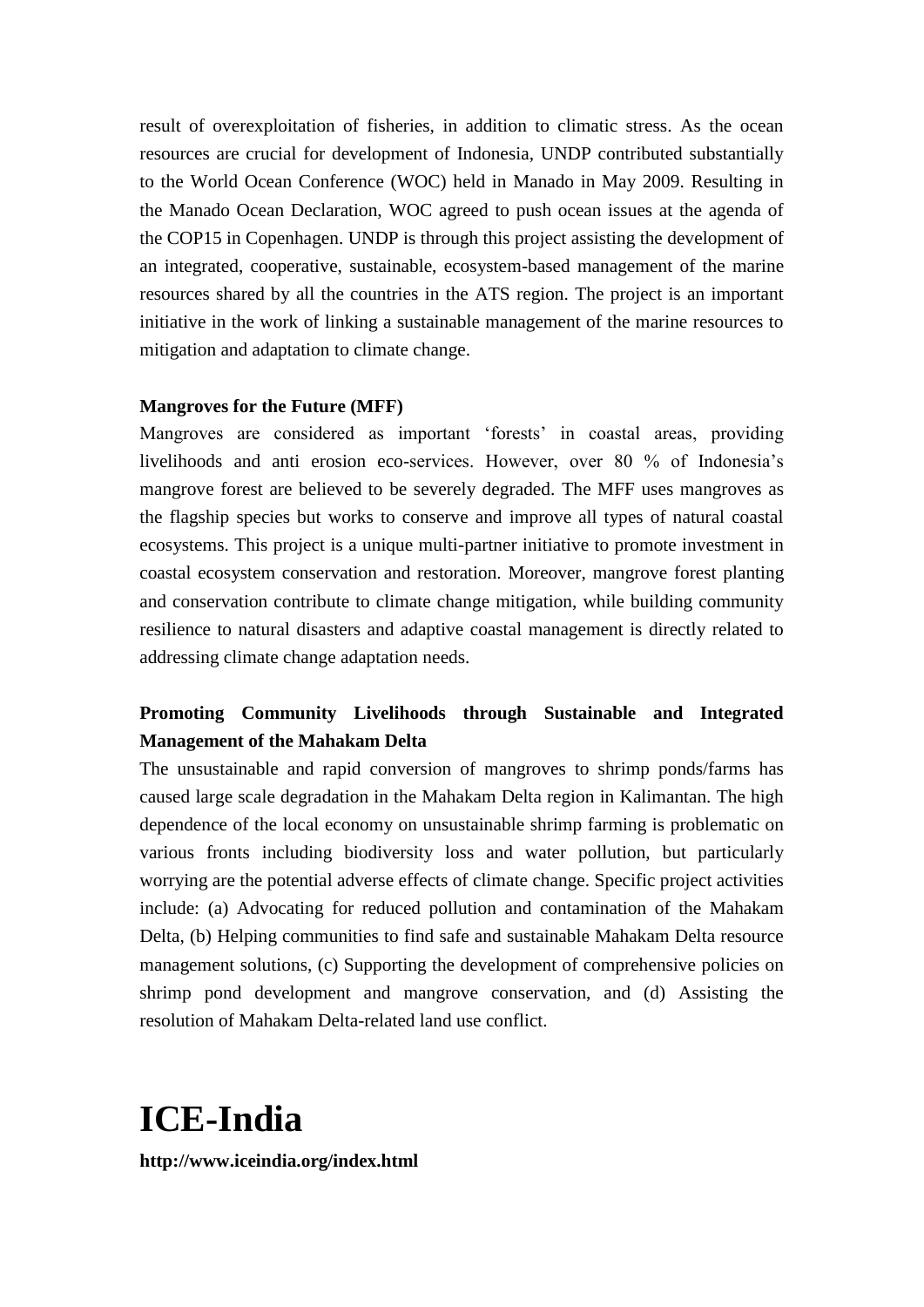Civil Engineering is an age-old profession and has been defined traditionally as "a great art, on which the wealth and the well-being of the whole of society depend. Its essential feature, as distinct from science and the arts, is the exercise of imagination to fashion the products processes and people needed to create a sustainable physical and natural environment. It requires a broad understanding of scientific principles, knowledge of materials and the art of analysis and synthesis. It also requires research team work, leadership and business skills." A Civil Engineer is someone who practices all or part of this art. Our old monuments and structures speak a lot about practical development of Civil Engineering in this country.

Looking to the importance and development of this profession, most of the countries including UK, USA, Australia, Japan, China etc. created their separate societies to help ensure and maintain high standards among its members, a role that they continue to play even today.

The Institution of Civil Engineers (India) is one such Institution of its kind for Civil Engineering and Architectural Engineering Education in this country which provides avenues for quality education in these disciplines. It also contributes to the strengthening of resources for Civil Engineering as well as Architectural Engineering.

# **JSCE**

(Promulgated on May 7, 1999, by the Board of Directors, the Japan Society of Civil Engineers)

### **Code of Ethics for Civil Engineers**

### **Preamble:**

1. In March of 1938, the Japan Society of Civil Engineers promulgated "the Beliefs and Principles of Practice for Civil Engineers." This had initially been prepared in February of 1933 and was later codified by an entrusted committee on mutual rules of the Japan Society of Civil Engineers (the Chairman was Dr. Akira Aoyama, an ex-president of the Society). In 1933, Japan declared its withdrawal from the League of Nations, a turning point prior to the later Lukouchiano (Marco Polo Bridge) Incident that led to War with China and the Pacific War. Despite the trends of such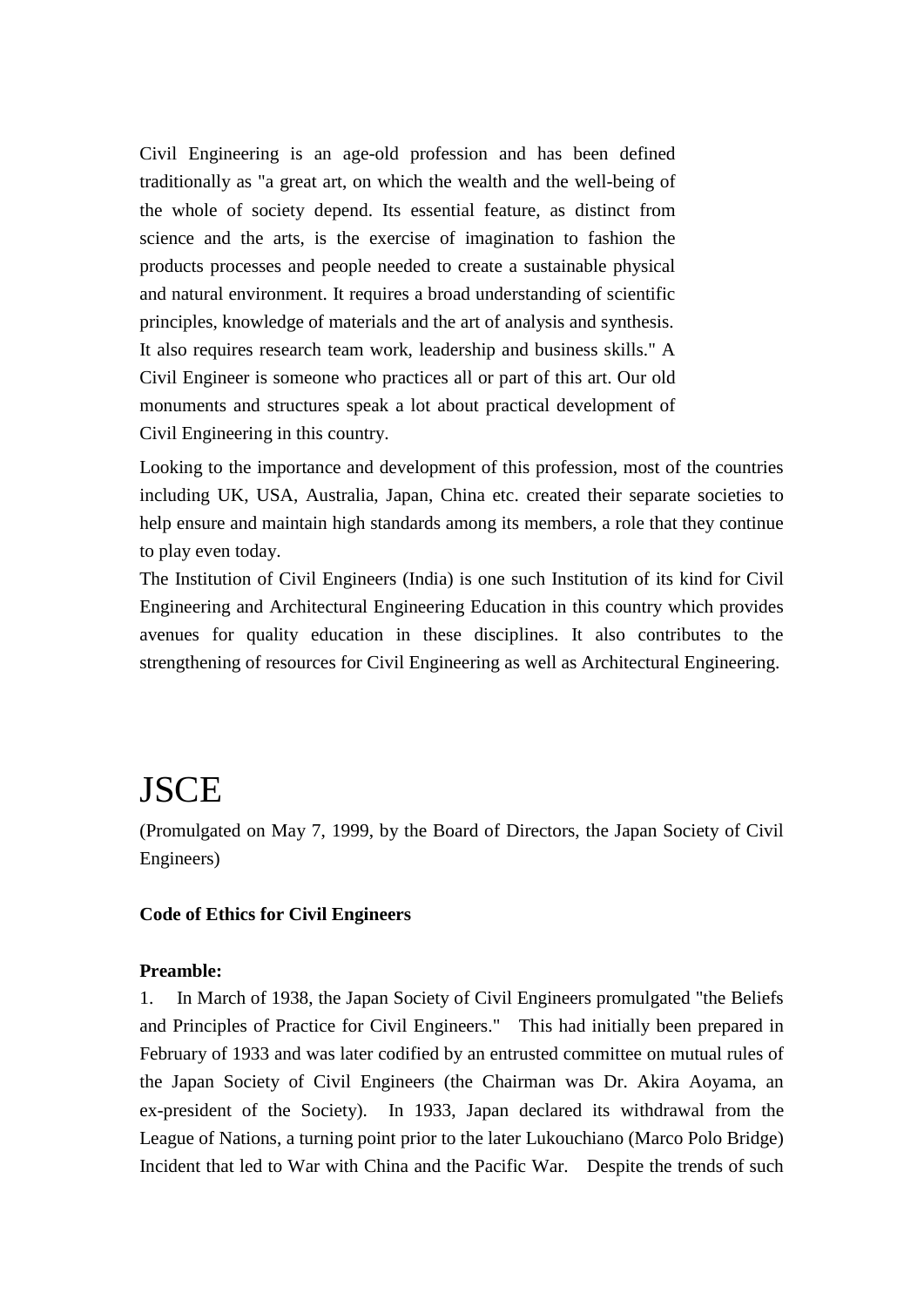an era, the Japan Society of Civil Engineers is proud of its insight to stipulate its "Beliefs and Principles of Practice for Civil Engineers".

2. The Japan Society of Civil Engineers is composed of engineers who carry out civil engineering work and researchers who study the relating subjects. Its members are obliged to strive for: 1) mutual collaboration among its members; 2) contribution to the progress of science and technology; and 3) direct contribution to civil societies.

The Society has renewed "the Beliefs and Principles of Practice for Civil Engineers" into the Code of Ethics, solely because the Society has recognized the increasing importance of the mission and the emerging responsibility shouldered by civil engineers today and in the future.

### **Basic Perceptions:**

1. From the dawn of human history till the present day, civil engineering has contributed to ensuring human beings' safety and enriching their quality of life through constructing, maintaining, and managing social overhead capital. The current industrial civilization has especially been supported by great technological achievements, which has remarkably improved the lives of mankind. However, along with the expansion and diversification of technological advancement, the influence caused by these phenomena upon nature and societies has drastically increased in its complexity and magnitude. Civil engineers should deeply recognize these facts and adhere to the ethical principles of self-disciplined moral obligation when applying advanced technology.

2. The present generation is responsible for ensuring the sustainability of life-supporting conditions for generations to come. It is an honorable mission for the present civil engineers to create and preserve the environment that enhances the coexistence of nature and mankind.

### **Code of Ethics**

A Civil Engineer Shall

1. Apply his/her technical skills to create, improve, and maintain "beautiful national land," "safe and comfortable livelihood," and "prosperous society", thus contributing to society through his/her knowledge and virtue with an emphasis upon his/her dignity and honor.

2. Respect nature while giving the highest priority to the safety, welfare, and health of generations today and in the future, and shall endeavor to preserve and work with nature and the global environment for the sustainable development of mankind.

3. Value traditional technology rooted in indigenous cultures, engage in research and development of advanced technology, promote international cooperation, deepen mutual understanding of other cultures, and enhance welfare and safety of human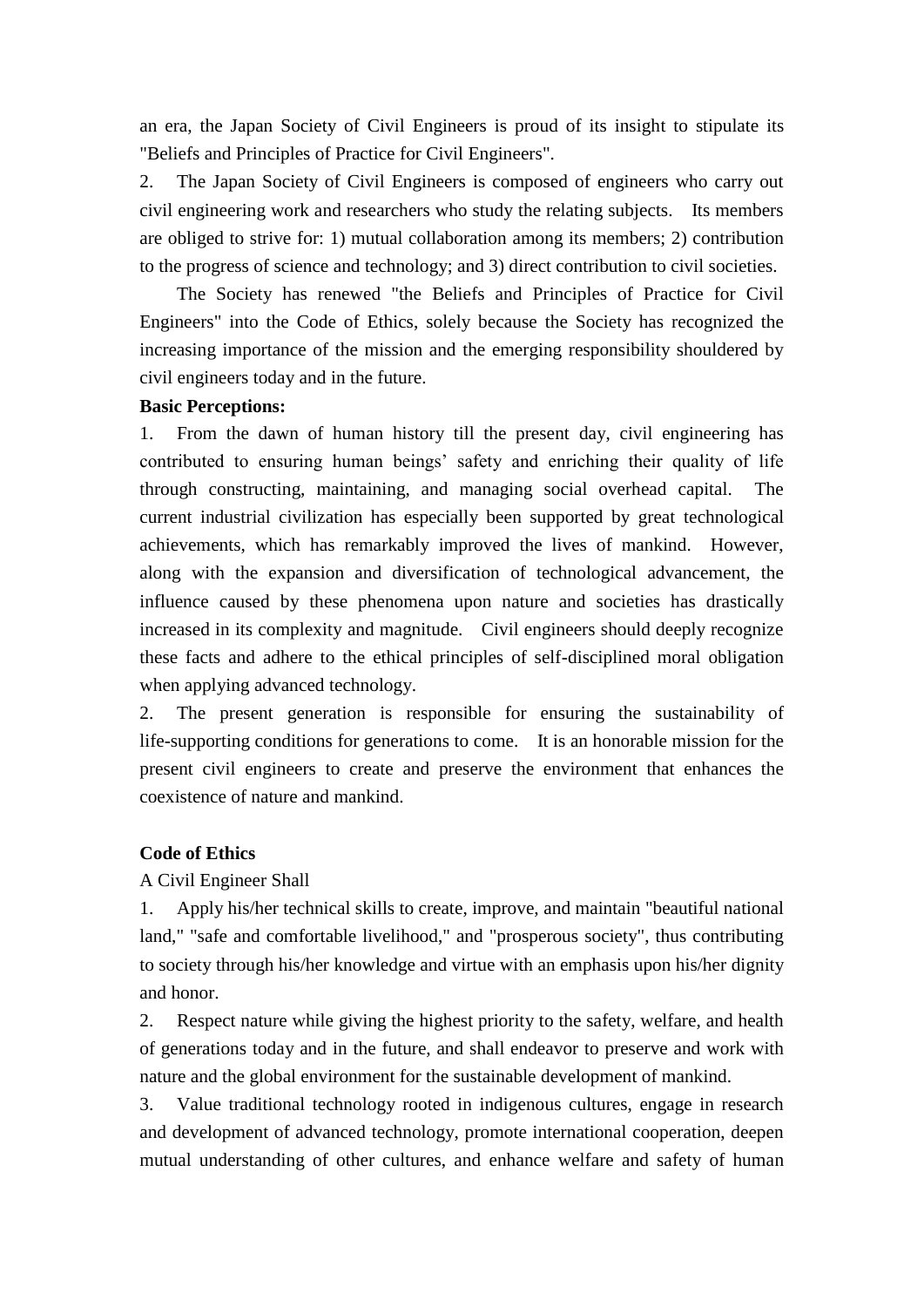beings.

4. Perform civil engineering work from a broad perspective based on his/her specialized expertise and experience regardless of his/her organizational affiliation.

5. Publish reports and express opinions based on his/her accumulated expertise and experience, and live up to his/her own beliefs and conscience.

6. Disclose all relevant information concerning public safety, health, welfare, and sustainable global development, in an effort to carry out irreversible civil engineering work that is of long-term and large-scale in nature.

7. Keep a fair and impartial attitude to the public, clients of civil engineering work, and himself/herself while performing work sincerely.

8. Act as an honest agent or trustee of the employer or client in regard to technical work.

9. Treat everyone fairly without any discrimination against race, religion, sex, or age.

10. Perform work in compliance with applicable laws, ordinances, rules & regulations, contracts, and other standards, and shall not give, ask, nor receive directly or indirectly any undue compensation.

11. Understand the function, forms, and structural characteristics of civil engineering facilities and structures. In their planning, design, construction, maintenance, and disposal, apply not only advanced technology but traditional technology as well while preserving the ecosystem and the beauty it contains, while staying mindful to preserve historical heritage.

12. Strive to enhance his/her own expertise, study diligently concepts and engineering methods, and contribute to technological development through informing academic societies of the results of these efforts.

13. Endeavor to cultivate human resources by effectively utilizing his/her own personality, knowledge, and experience while providing support for others to enhance their professional proficiency.

14. Actively explain the significance and role of his/her own work and respond sincerely to any criticism of such explanation. Further, evaluate objectively the work completed by himself/herself and by others, and express positively individual opinions.

15. Live up to the Code of Ethics stipulated by the Society while continuously seeking to enhance the social status of civil engineers. In particular, members of the Society shall take the initiative of professional dignity by observing this Code of Ethics.

(Promulgated on May 7, 1999, by the Board of Directors, the Japan Society of Civil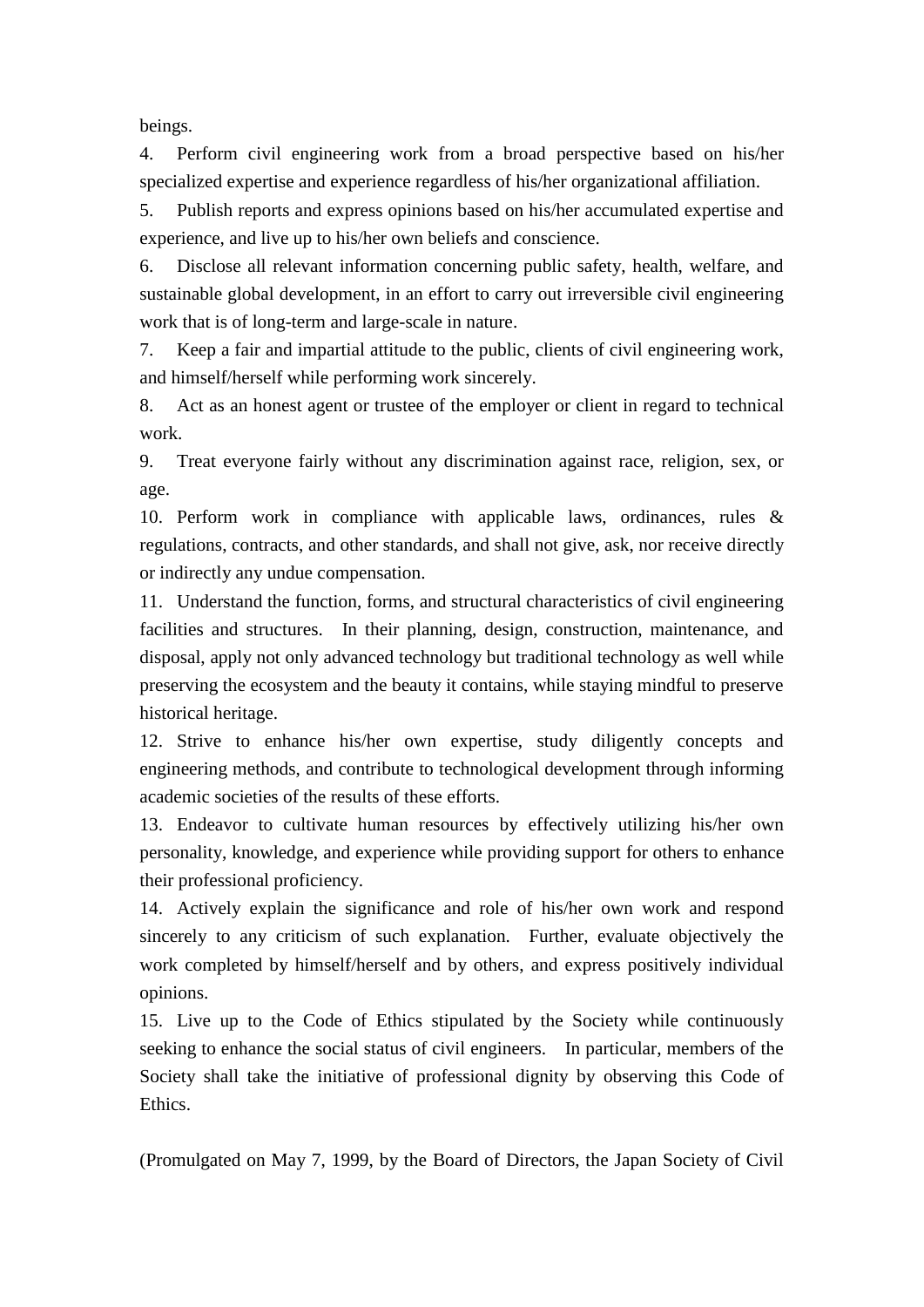### Engineers)

**Year 2000 Declaration of Sendai on Social Infrastructure and Civil Engineering Technology (**[http://www.jsce-int.org/ethics/sendai\\_declaration.shtml\)](http://www.jsce-int.org/ethics/sendai_declaration.shtml)

- Civil Engineer's Resolution -

Infrastructure is the fundamental element to ensure public safety and welfare. Since the beginning of human history to present, civil engineering technology has made significant contributions to the expansion of economic activities and improvement of living standards along with the development of infrastructure. We are proud that the country has developed infrastructures rapidly than anywhere else in the world after the World War II, that it has made a great effort to overcome the problems due to a fragile land of the country, and that a number of civil engineers in filed, laboratory and others have contributed to the enhancement of human welfare and have strived to build communication with the general public.

However, as it is continuously advanced and diversified into other forms of engineering, civil engineering technology has happened to make more sever and complicated influences upon not only the environment, but also the human society. Meanwhile, civil engineers have not gained the public's full understanding of their social and historical contributions and responsibilities for infrastructure improvement; as a result, they have faced criticism for failing to respond to the public's needs.

Japan Society of Civil Engineers (JSCE), consisted of civil engineering practitioners, researchers and others affirmed its noble mission and tremendous responsibility to the society and announced "the Beliefs and Principles of Practice for Civil Engineers" in March 1938. This was the first ethical code announced ever by a professional engineering society in Japan. It was a statement of civil engineers that they should be the persons of wisdom and highest integrity, who employ their expertise and skills to harmonize between the environment and human community.

Also, in May 1999, JSCE revised the above code and established the "Code of Ethics for Civil Engineers," which defines civil engineer's professional conducts and describes the integrity, honor and dignity of the civil engineering profession. Clause 4 states that a civil engineer shall "perform civil engineering work from a broad perspective based on his/her specialized expertise and experience regardless of his/her organizational affiliation." Clause 14 advises that a civil engineer shall "actively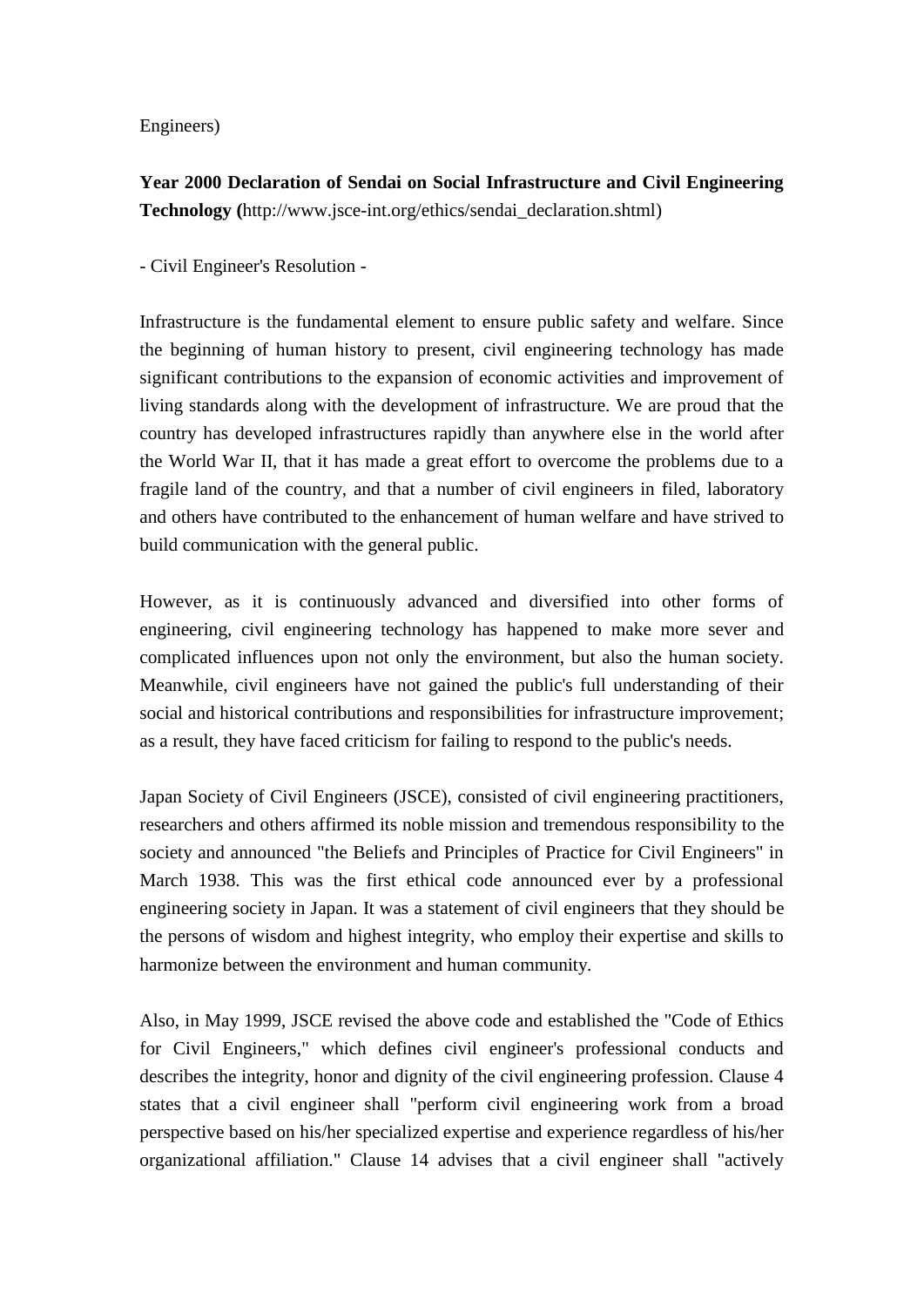explain the significance and role of his/her own work and respond sincerely to any criticism of such explanation. Further, evaluate objectively the work completed by himself/herself and by others, and express positively individual opinions."

Being aware of the public's demand for reconsideration of further infrastructure developments, JSCE responded to it by issuing this Sendai Declaration 2000: It, containing the Society's philosophy, mission and strategies to enhance the welfare of society, was a pledge to enforce the Code of Ethics among civil engineering professionals.

A Civil Engineer shall:

(Significance of Infrastructure Development)

Engage in building, maintaining and utilizing infrastructures to create "a beautiful national land," "a safe and comfortable life," and "a prosperous society."

(Principle 1 - Harmonization with Nature and Sustainable Development") Respect the nature while giving the highest priority to the safety, welfare, and health of generations today and in the future, and shall endeavor to preserve and work with nature and the global environment for the sustainable development of mankind.

# (Principle 2 - Respect for Regionality)

Give due respect for regionality, and encourage a local community to govern itself in accordance with its own characteristics without forcing a standardized strategy for development on it.

# (Principle 3 - Respect for Historical Heritage and Tradition)

Show due respect for historical, archeological and cultural heritage, local characteristics, culture, climate and tradition and also promote new cultures and civilizations.

# (Strategy 1 - Communication and Accountability to the Public)

Acknowledge their professional responsibility for infrastructure development and build communication with the public in order to acquire its understanding and support and to fulfill accountability for their duties and services to the public.

### (Strategy 2 - Clarification of Visions and Plans)

Define medium and long-term visions for national and local developments and take initiative in mapping out the directions toward these visions.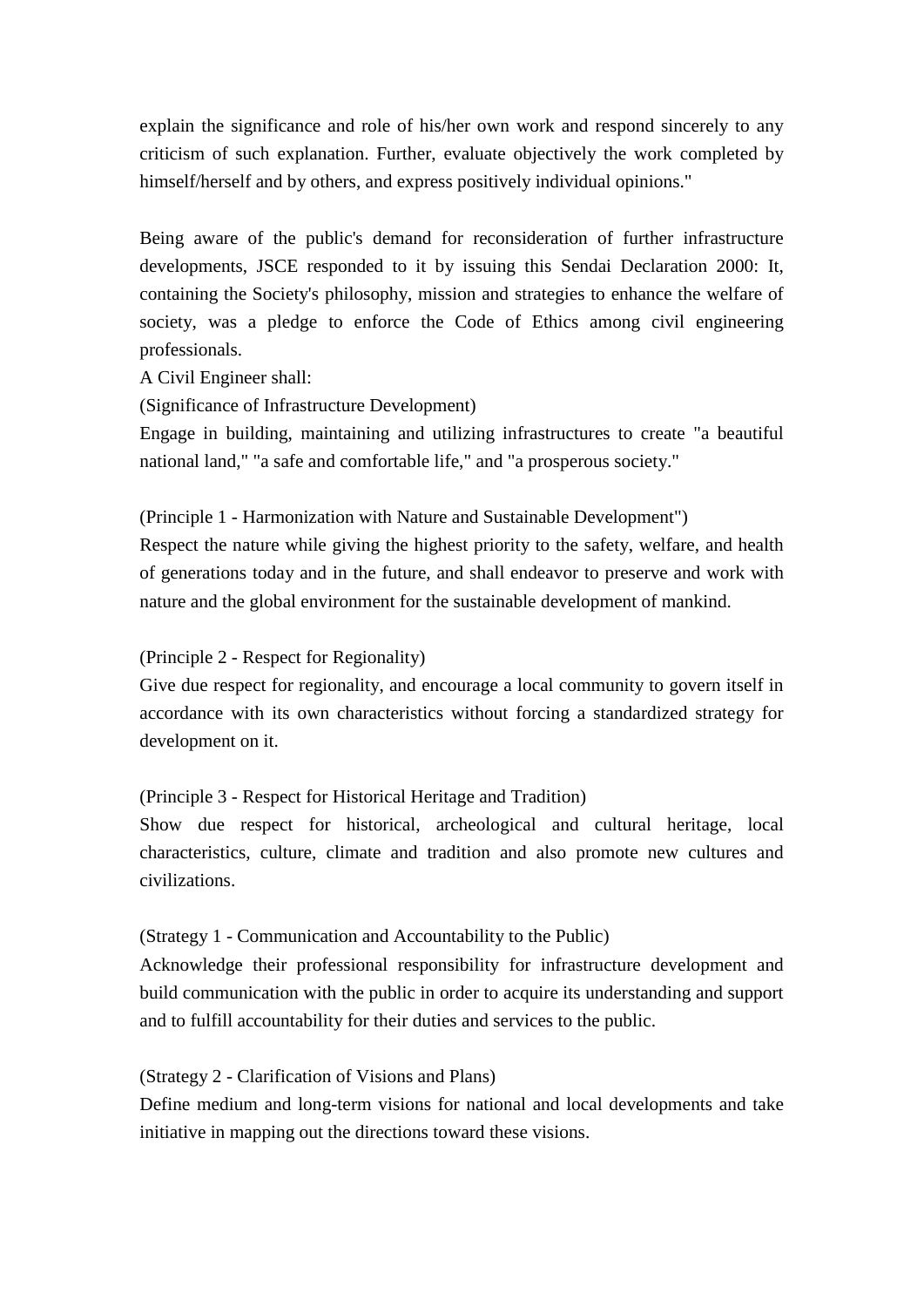# (Strategy 3 - Introduction of Time Management Concept)

Introduce the time management concept in all stages of infrastructure project development, from planning to operation, taking into account the opportunity losses of delayed projects and the benefits of early completion.

### (Strategy 4 - Fair Evaluation and Competition)

Strengthen interdisciplinary and internationally competitive technologies and human resources, improve JSCE Civil Engineers' Qualification System, and promote competitive selections between individual engineers and between organizations on the basis of fair and just evaluation of skill, expertise and creativity.

(Strategy 5 - Technology Development for Infrastructure Development)

Improve their professional skills, knowledge and competence on a continuing basis. In particular they shall exert all efforts to improve their performance of project management, cost saving, development of new technologies including recycling ones to contribute to the benefits of the global community.

Japan Society of Civil Engineers shall:

In pursuance of the aforesaid purpose, offer suggestions for further improvements of institutions, systems and other rules concerning infrastructure development and give all possible assistance to maintain and advance civil engineers' skills, knowledge and competence.

(Promulgated on November 22, 2000 by the Board of Directors, Japan Society of Civil Engineers)

Year 2000 Declaration of Sendai  $\mathbb{Z}(33KB)$ 

# **KSCE**

KSCE International Forum on "Trends & Prospects of Construction Industry-Strategy for green construction" was held Songdo Convensia, Inchon, Korea on October 21, 2010.

**The Four Major Rivers Restoration Project** [http://en.wikipedia.org/wiki/The\\_Four\\_Major\\_Rivers\\_Project](http://en.wikipedia.org/wiki/The_Four_Major_Rivers_Project)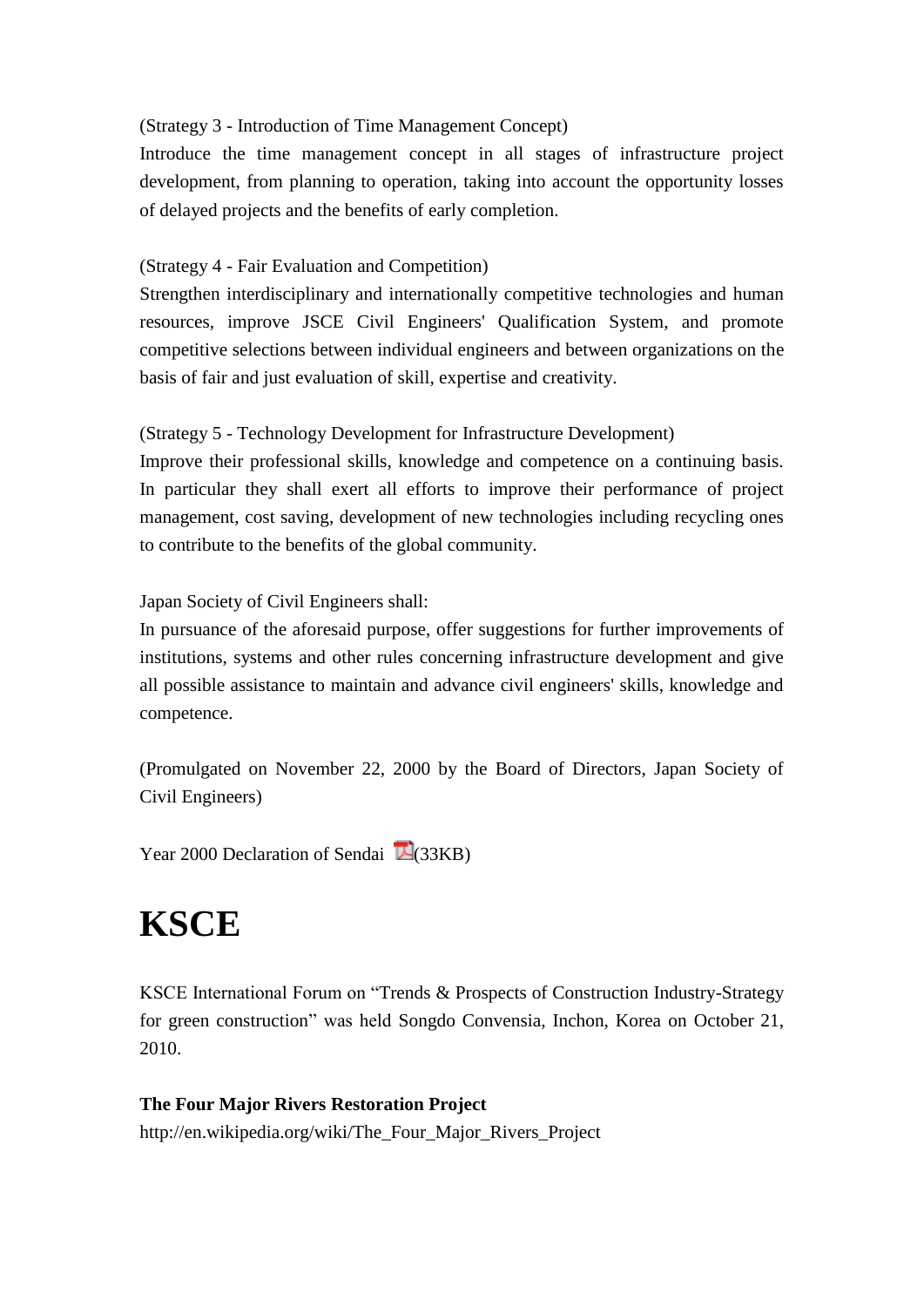The Four Major Rivers Restoration Project of [South Korea](http://en.wikipedia.org/wiki/South_Korea) is the multi-purpose green growth project on the [Han River \(Korea\),](http://en.wikipedia.org/wiki/Han_River_(Korea)) [Nakdong River,](http://en.wikipedia.org/wiki/Nakdong_River) [Geum River](http://en.wikipedia.org/wiki/Geum_River) and [Yeongsan](http://en.wikipedia.org/wiki/Yeongsan_River)  [River.](http://en.wikipedia.org/wiki/Yeongsan_River) This restoration project will provide water security, flood control and ecosystem vitality. This project was first announced as part of the "Green New Deal" policy launched in January 2009. It was later included in the South Korean five-year national plan released by the government in July 2009 and its funding, a total of 22.2 trillion won (Approximately 17.3 billion USD), is reflected in the five-year plan total investment.

The overall project consists of three sets of projects: 1) Main projects – the Han, Nakdong, Geum and Yeongsan rivers revitalization projects; 2) projects on the 14 tributaries of the four major rivers; and 3) refurbishment for other smaller-sized streams. The Four Major River Restoration Project has five key objectives: 1) securing abundant water resources against water scarcity; 2) implementing comprehensive flood control measures; 3) improving water quality and restoring ecosystems; 4) creation of multipurpose spaces for local residents; and 5) regional development centred on rivers.

More than 929 km of national streams will be restored as part of the Four Major River Restoration Project. A follow-up project will be planned to restore more than 10,000 km of local streams. More than 35 riparian wetlands will also be reconstructed.

### **Background**

The Four Rivers Restoration Project of Korea is a packaged project that aims to resolve water-related problems such as floods and droughts and renew Korean territory centering on water. It is also a comprehensive pan-government project that consists of various plans set up by diverse ministries with massive investment over a short-term period.

Korean government estimated an adequate amount of water resources to prepare for future water scarcity. (800 million  $\vec{m}$  in 2011, and one billion  $\vec{m}$  in 2016 expected) Excessive amount of budget has been spent in recovering water-related damages that could have been saved through investment in disaster prevention measures. (Average annual investment in flood prevention: 1.1 trillion KRW / Recovery expenses: 4.2 trillion KRW) Korea is to strengthen the management of pollutants to improve water quality due to the increase of [Chemical oxygen demand](http://en.wikipedia.org/wiki/Chemical_oxygen_demand) that takes a long time for degradation and Total Phosphorus that results in [eutrophication.](http://en.wikipedia.org/wiki/Eutrophication)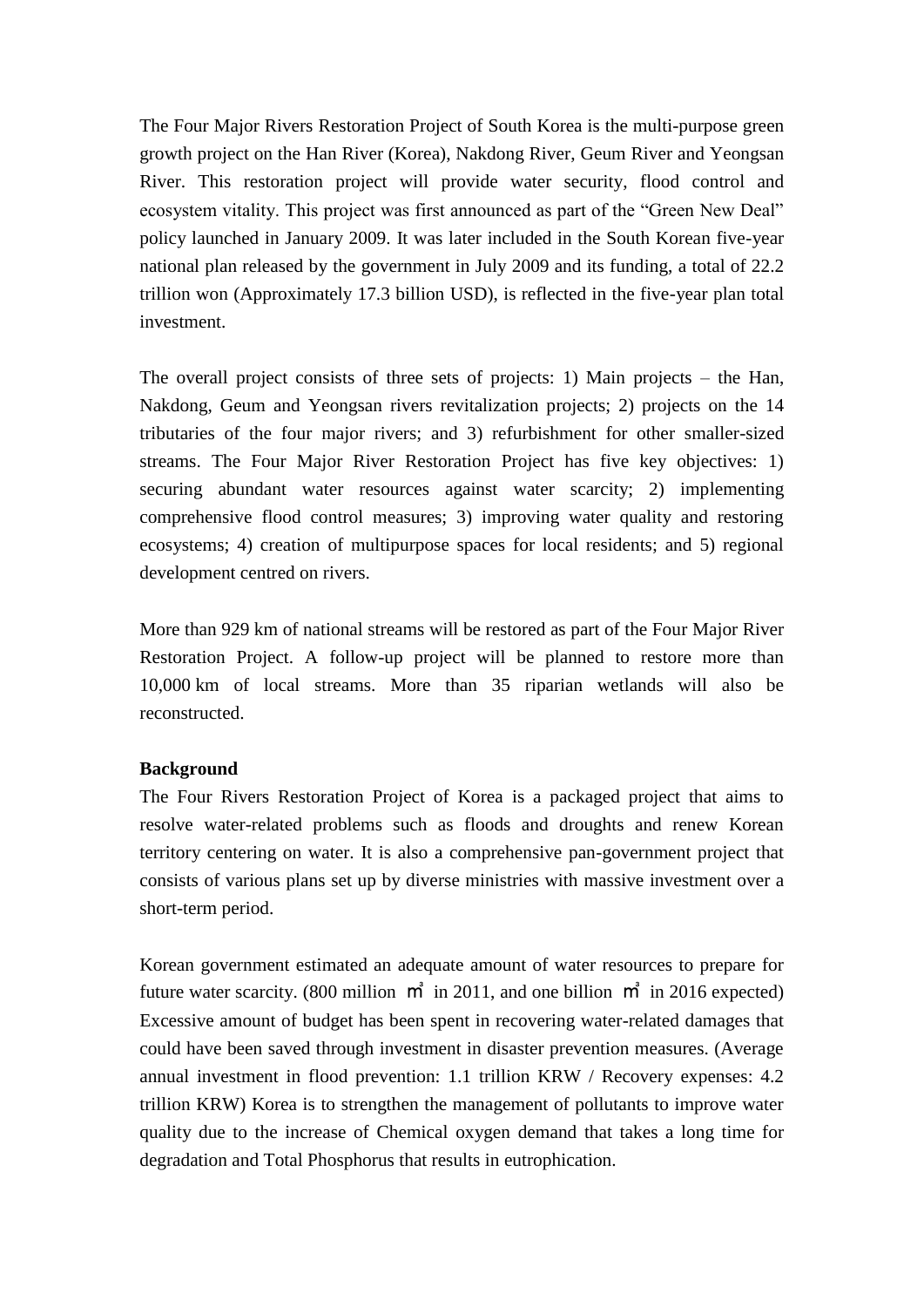Existing spaces and programs for water sports and cultural activities cannot meet the rising demand from the rise of income levels.

This river restoration plans are to be congruous and comprehensive since rivers have diverse functions related to water storage and control, environment, development, and leisure.

The Four Major Rivers Restoration Project is to contribute to recovering the real economy from the recession through job creation and local economic revitalization. Policy Direction

The Four Major Rivers Restoration Project has the following policy directions

Proactive response against climate change

Secure water resources in various ways to deal with droughts

Convert from investment centered on disaster recovery into investment focused on prevention

Diversification of ways to secure water resources

[Dredging](http://en.wikipedia.org/wiki/Dredging) sediments, Elevation of banks around agricultural reservoirs

Expansion and connection of existing water resources facilities

Continuous development of new water resources

Paradigm shift in river management policies

River management policies such as dredging sediment will expand the flood spilling capacity

Initial investment for prevention measures to minimize flood damages will be augmented.

Utilization of river areas as multipurpose spaces for the co-existence of the people and environment

Gradual adjustment of riverside farmlands

Creation of new areas for leisurely activities utilizing rivers

Improvement of the access to waterfronts

Enhance the value of the riverside as scenic areas

Pursue regional development

# **PICE**

PICE held an International Roundtable Forum. The theme of the forum was "DISASTERMITIGATION ADAPTATION PREPAREDNESS STRATEGIES." The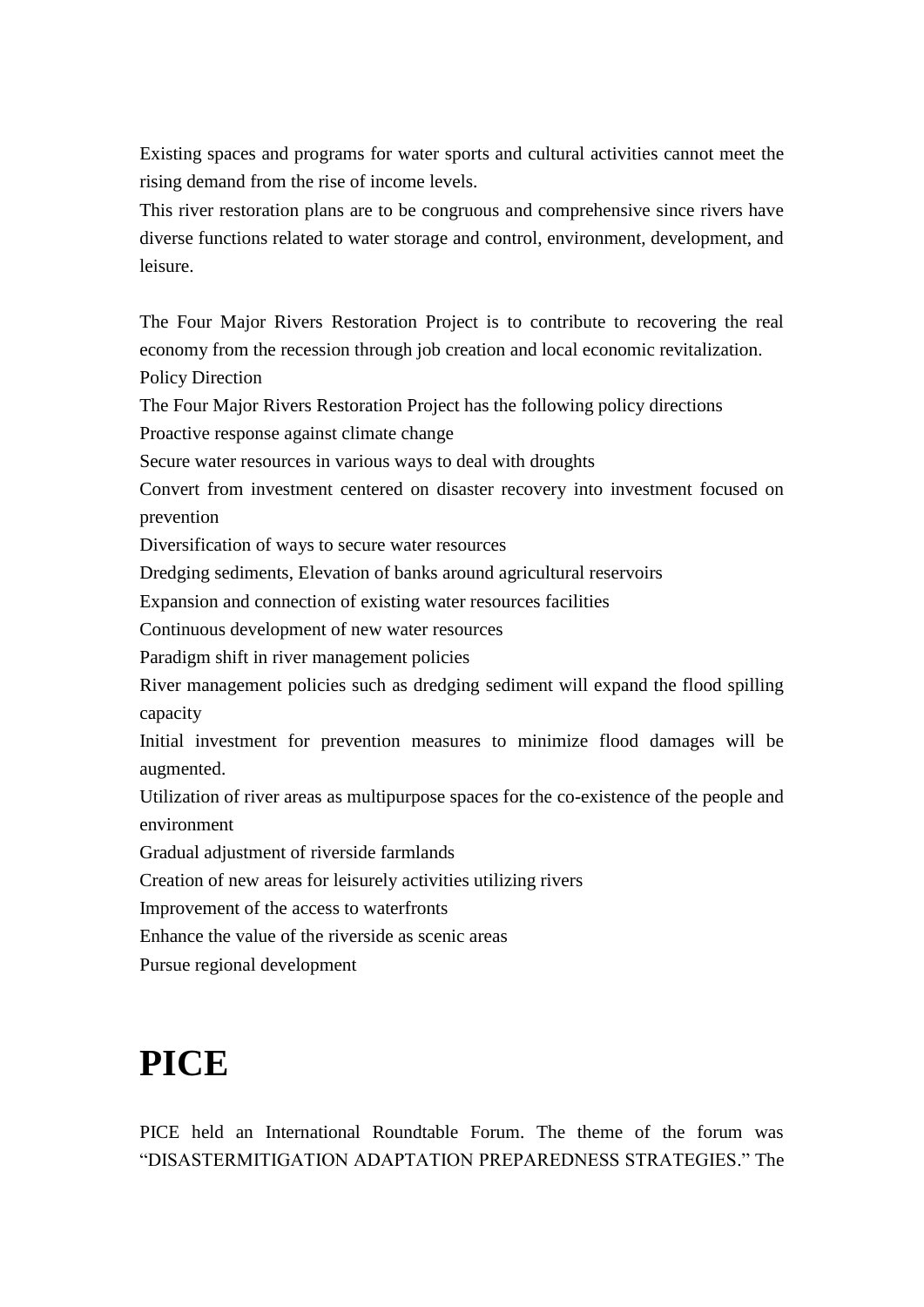forum was held in the  $36<sup>th</sup>$  National Convention at Cebu, Philippines on November 26, 2011.

# **MACE**

[http://www.mace.org.mn/index.php?module=menu&sub=0&cmd=content&menu\\_id=](http://www.mace.org.mn/index.php?module=menu&sub=0&cmd=content&menu_id=68&smid=68) [68&smid=68](http://www.mace.org.mn/index.php?module=menu&sub=0&cmd=content&menu_id=68&smid=68)

MACE held her International Roundtable Forum on June 18, 2010. MACE is seeking better strategies of sustainable development on "Construction Business Environment Renovation<sup>"</sup>

# **Energy Conservation Center:**

Energy efficiency means to consume energy intelligently and carefully. Saving energy does not only mean saving money, it also contributes to improving health, reducing environmental pollution and creating a healthier living environment.

# **INTRODUCTION**

The three Energy Conservation Centres based in UB, Darkhan and Erdenet were established by MACE as open centres for the public and professionals from the construction field (engineers, technicians, and workers). Main activities undertaken by the center are:

- Organization of profesionnal trainings
- Consulting services
- Provision of information about engergy efficiency
- Research work on energy conservation
- Middle man for the supply of energy efficient products

The goals

- To establish an adequate legal environment for the spreading of energy efficiency technologies

- To educate people and private and public institutions on the importance of energy efficiency and ways to save energy

- To introduce energy efficient materials and advanced technologies

- To establish its own position on the construction and energy markets, gain a good reputation among customers and become the leading Mongolian professional energy efficiency institution